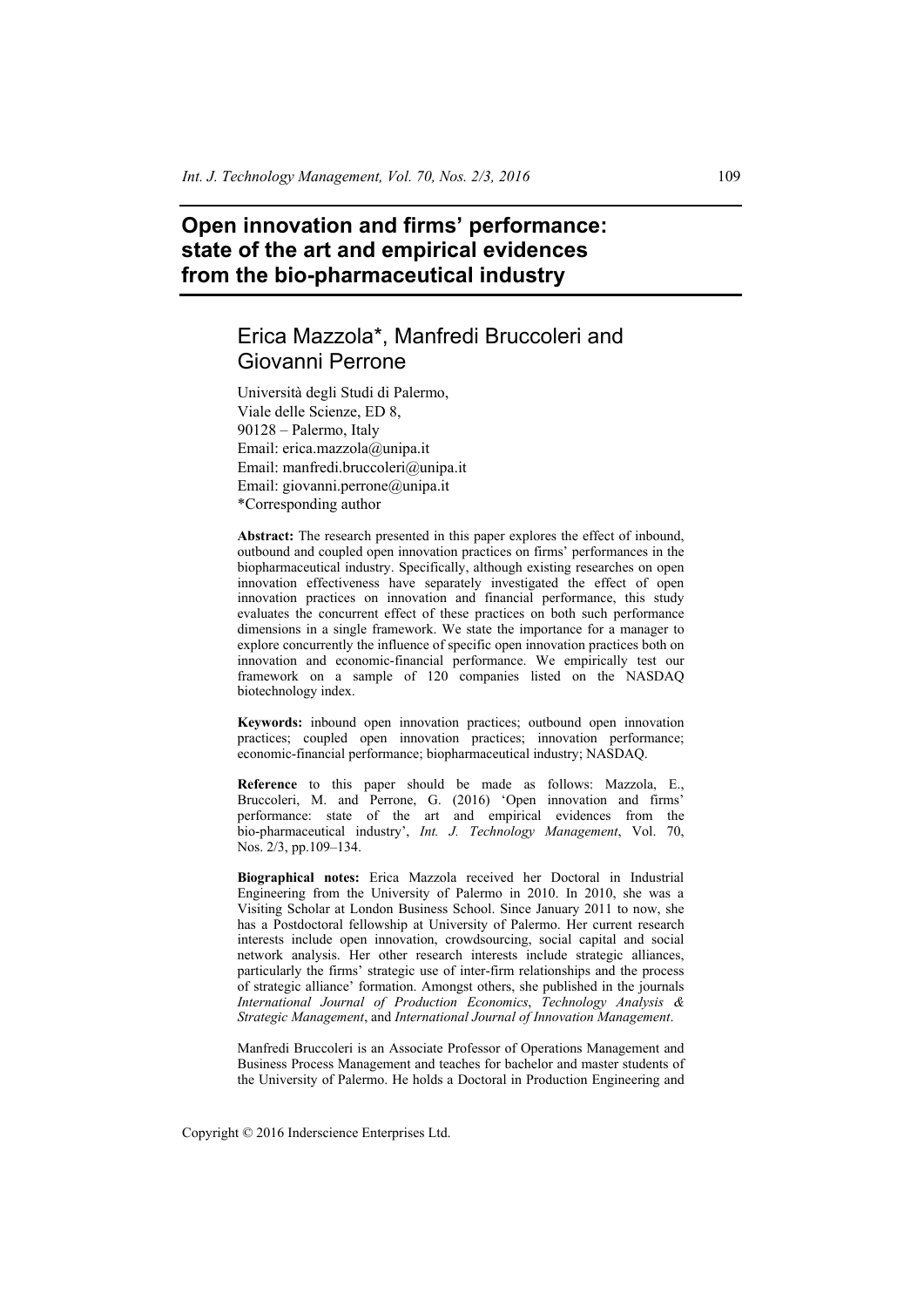in 2001 he was Visiting Scholar at the School of Engineering of the University of Michigan (Ann Arbor). He collaborates with companies from different manufacturing and service industries for both teaching and research projects. He coordinated several business process reengineering projects in different Italian companies but also in several public administration offices. His research interests focus on operations management, behavioural operations, supply chain management, reverse logistics, business process management, networking strategy and open innovation. He is author and co-author of about 80 research papers published in international journals and conference proceedings.

Giovanni Perrone is a Full Professor of Business and Management Engineering at the University of Palermo. He is member of the board of the AiIG (Italian Association of Engineering Management), member of the board of EurOMA, member of the PNICube (The Association of Italian Incubator), member of the Spin-off Commission of the University of Palermo and Coordinator of the Start Cup Competition at the University of Palermo. He was a Director of the Engineering Management degree programme at the University of Palermo from 2005–2011 and member of the board of the Business Incubator of the University of Palermo from 2008 to 2011. He was a Visiting Scholar at MIT (Cambridge, USA) in 1993, Visiting Scientist at Aachen Technical University in 1994 and Visiting Professor at North Carolina State University in 1996–97. His scientific activity is focused on operations and innovation management. He is co-author of about 130 publications mainly within international journals and conference proceedings.

#### **1 Introduction**

Open innovation (OI), a term promoted by Chesbrough in his book of 2003, describes how companies have shifted from so-called 'closed innovation' processes towards a more open way of innovating. In recent years scholarly interest in the relationship between OI and firm performance has increased (Gassmann et al., 2010; Mazzola et al., 2012; Spithoven, 2013). The question of how openness influences the capacity of firms to innovate and the ability to obtain higher economic returns is one of the main issues of OI research, as well as of this paper. Following the conceptualisation of Chesbrough (2003), researchers differentiate between three processes of OI: inbound, outbound and coupled. *Inbound* process refers to the purposive inflows of knowledge and regards the technology exploration and innovation activities to capture and benefit from external sources of knowledge. Inbound process can be implemented by adopting so-called OI inbound practices such as in-licensing, research institution collaborations, purchasing of scientific services, etc. *Outbound* process concerns the establishment of relationships with external partners with the purpose of bringing ideas to market faster than by internal development. The outbound process can be implemented by adopting so-called OI outbound practices such as out-licensing, spin-off, supply of scientific services, etc. Finally, *coupled* process refers to co-innovation with complementary partners through structured cooperation such as alliances and joint ventures. In the coupled process companies combine the inbound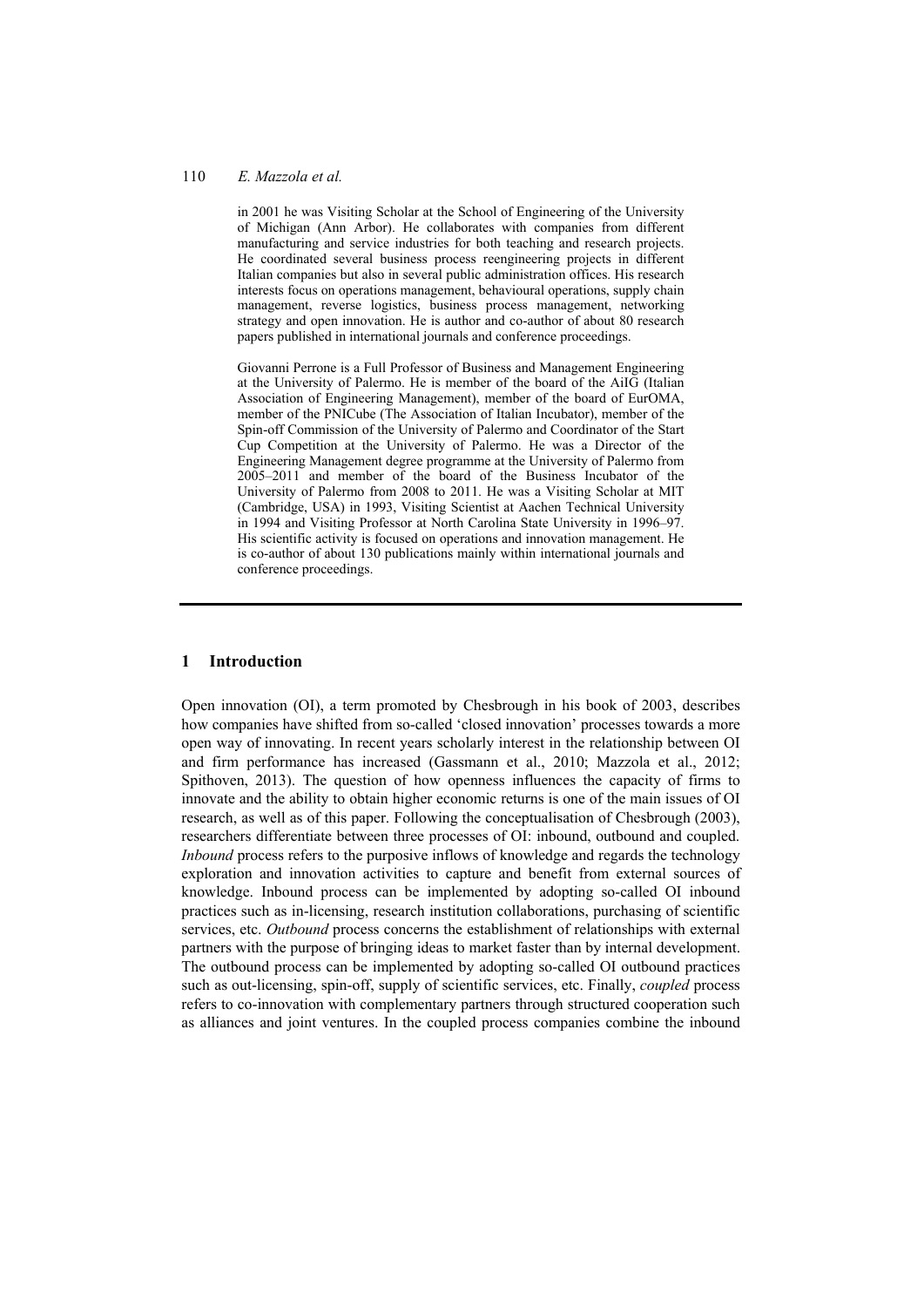process, to gain external knowledge, with the outbound process, to bring ideas to market and, in doing so, jointly develop and commercialise innovation. Coupled process can be implemented by adopting so-called OI coupled practices such as co-patenting, strategic alliances, etc. A few years after the concept of OI was introduced, researchers started looking for empirical evidences validating the effectiveness of OI processes. This paper aims at contributing to this stream of research. Specifically, we identify two points of weakness within the state of the art and we will try to fill these gaps.

First, most of the previous literature investigates the effect of inbound, outbound, and coupled innovation practices separately with respect to different dimensions of performance. Some researches bring evidences of the positive impact of specific OI practices on innovation performance; others, conversely, demonstrate the negative impact on innovation performance. The same can be said for the impact of such OI practices on financial performance. Not considering the concurrent effect of a given OI practice on both financial and innovation performance would not actually help managers in making the right decision about what portfolio of OI practices to adopt. For this reason, the first research objective of this paper is to make a contribution in this direction by investigating the concurrent effect of OI practices on both performance dimensions, economic-financial and innovation.

Second, most of the literature investigates the effect of different levels of OI adoption on performance (e.g. the open innovation *breadth* and *depth*). Several authors consider both the number/type of partners with which the company collaborates and the number/type of phases of the innovation process that the company opens to external contributions; this determines the degree of openness of a company (Laursen and Salter, 2006; Lazzarotti and Manzini, 2009). This is not actually helpful for the manager who has to select the right OI practice (or set of practices) to better achieve specific objectives. Motivated by this consideration, the second research objective of this paper is to explore the impact of single and specific OI practices on performance, instead of just the degree of openness.

Summing up, this paper, by achieving the two above-mentioned goals, provides some important managerial implications because it contributes to a better understanding of how a mix of practices, which opens the company R&D process beyond its boundaries might influence at the same time and in different ways the innovation outcomes and the economic-financial returns.

The context of this study is the biopharmaceutical industry; the data are based on 120 companies listed in the NASDAQ biotechnology index (NBI). We found few contributions in OI literature that explain the adoption of OI practices in the biopharmaceutical industry (Bianchi et al., 2011). Despite this little attention, we argue that the biopharmaceutical industry, because of its uniqueness, may offer important intuitions to analyse the effects of the OI practices on firm performance.

The rest of the paper is structured as follows. After the literature analysis and the research motivations, we develop the theoretical framework in Section 3. Sections 4 and 5 respectively present the research methods and results of the empirical analysis. Theoretical and managerial implications are discussed in Section 6, while conclusions and opportunities for further researches are reported in the final section.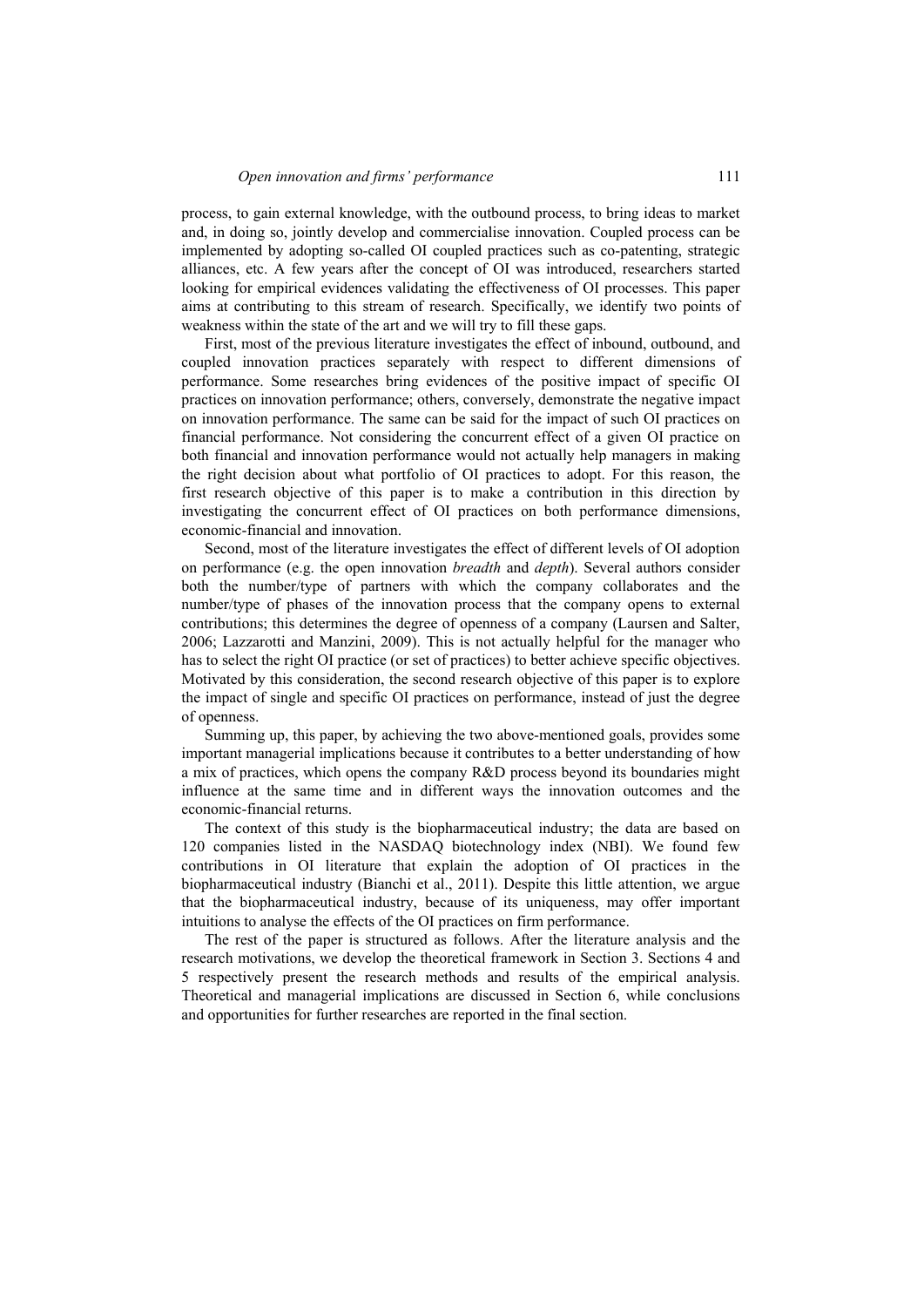#### **2 Literature review**

Through a systemic literature review of empirical studies published between 2003 and 2014, we examine 60 scientific papers that empirically investigate the role of the OI processes in explaining innovation and financial performance. For the purposes of our research, we categorise and summarise in Table 1 these papers according to two criteria: typology of performance and OI processes.

### *2.1 Criterion 1: typology of performance*

We find 42 papers dealing exclusively with the effect of OI processes on innovation performance and 14 papers dealing exclusively with economic-financial performance. In our review, we find only four papers dealing with the effect of OI practices on both kinds of performance. Such papers are underlined in Table 1. However, they adopt aggregate measures for OI adoption, and they only focus mainly on the inbound process. The paper by Spithoven et al. (2010) investigates the impact of two aggregate constructs that measure the level of inbound OI adoption that are 'inter-firm linkages' and 'inter-organisational linkages'. Similarly, Hwang and Lee (2010) investigate the influence of the breadth and the depth of the external knowledge sources: the breadth of the external technology sources, a concept introduced by Laursen and Salter (2006), is computed as the sum of 13 external sources, i.e. inbound practices. The same can be said for the depth, that is the weighted sum of the same practices by their importance. Gronum et al. (2012) evaluate the collaboration activities of the firms as an aggregate measure by considering the number of network ties engaged by nine different actors. Specifically, based on longitudinal data from 1,435 small and medium enterprises, the authors show a positive relation between collaboration activities and economic performance and collaboration activities and innovation performance. Recently, Cheng and Huizingh (2014), in a survey of 223 Asian service firms, developed and tested a comprehensive measurement scale for OI that captures in one measure the entire range of OI activities, including inbound, outbound, and coupled activities. Their final measure of OI comprises ten items and indicates to what extent a firm has implemented these three open innovation activities. Their results indicate that performing OI activities is positively related to several dimensions of innovation and financial performance: new product/service innovativeness, new product/service success, customer performance, and financial performance.

## *2.2 Criterion 2: OI processes*

Following the considerations of Chesbrough (2003) and Gassmann and Enkel (2004) we group these 60 papers into the three basic OI processes: inbound, outbound and coupled. Most of the scholars investigate in depth the effect of practices belonging to the inbound process on firm performance. In literature, the effect of outbound and coupled processes on performance is definitively less investigated. Moreover, we notice that, as in Criterion 1, the majority of the empirical works investigate the impact of OI practices on performance by testing the effect of aggregate measures of OI adoption level. For example, in the study of Kang and Kang (2009), the extent of using R&D collaborations is measured by managers' perceptions of the total contribution coming from ten different collaboration partners. Hung and Chiang (2010), to assess the company's inclination to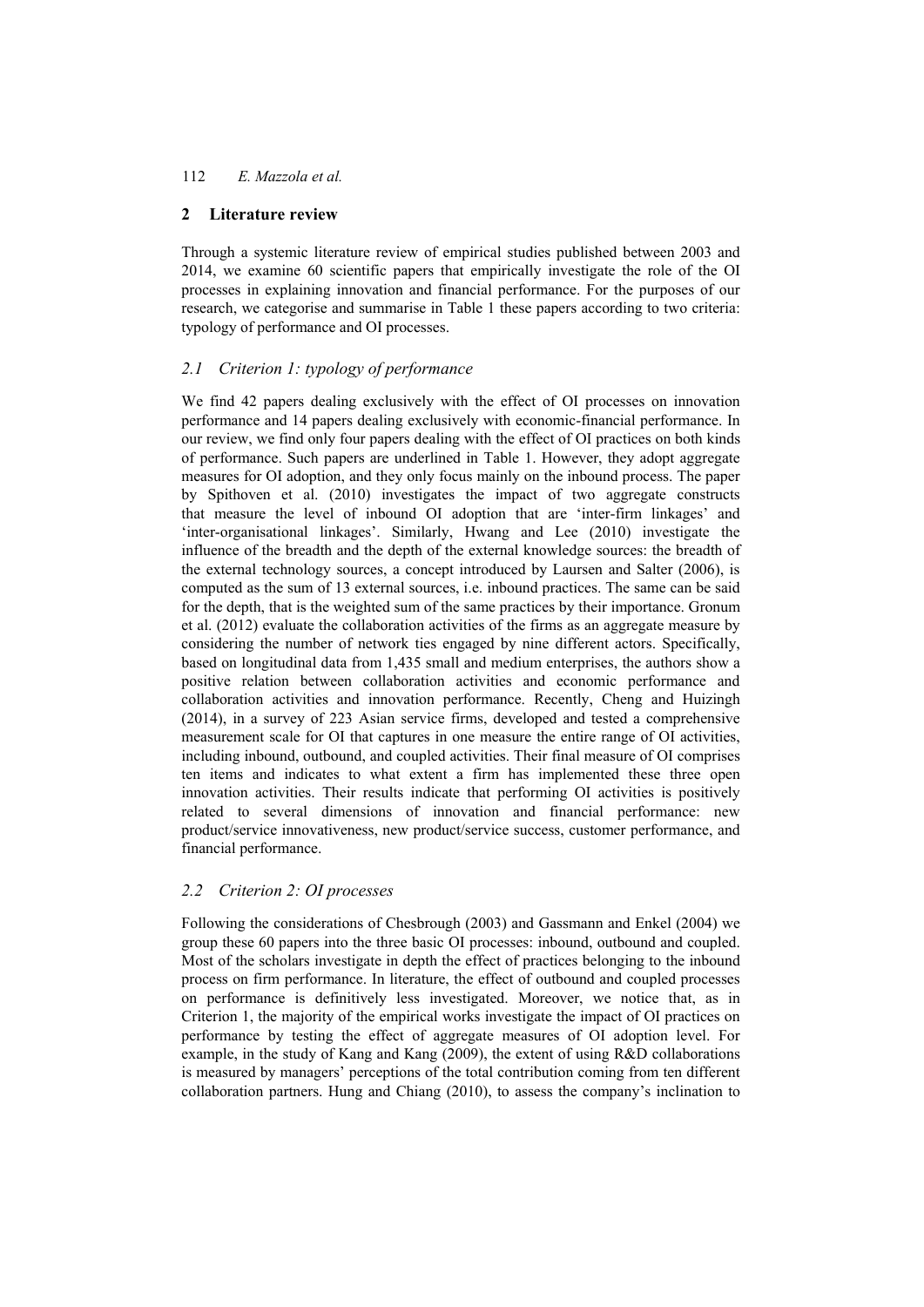utilise external ideas and profit from their innovation, develop a multi-item construct named 'OI proclivity'. There are just a few papers that test the impact of a specific OI practice on a specific performance measure. However, these papers do not explore the concurrent effect of specific OI practice on both financial and innovation performance. For example, Wadhwa and Kotha (2006) study the link between the specific practice of making corporate venture capital investments and innovation outcomes. Similarly, Tsai (2009) examines the relationships between different types of collaborations with different partners (suppliers, customers, competitors, and universities) and product innovation performance. Three main findings emerge from the analysis of literature on OI and performance. First, researches mainly focus on investigating the effect of inbound process on firm performance, while disregarding the effect of outbound and coupled processes (with few exceptions). Second, most researches deal with aggregate measures of OI practices and do not consider the effect of a specific practice on performance. Third, with very few exceptions, researches do not consider in their analysis innovation and economic-financial performance dimensions concurrently. This paper aims at filling these gaps in the OI literature and provides interesting theoretical and managerial suggestions.

|             |                        |                                     | Criterion 1                         |                                |
|-------------|------------------------|-------------------------------------|-------------------------------------|--------------------------------|
|             |                        | <b>Inbound</b>                      | Outbound                            | Coupled                        |
|             |                        | Chang et al. $(2012)$               | Cheng and Huizingh $(2014)$         | Cheng and Huizingh (2014)      |
|             |                        | Cheng and Huizingh (2014)           | Inauen and<br>Schenker-Wicki (2012) | Faems et al. (2005)            |
|             |                        | Chiang and Hung (2010)              |                                     | Fey and Birkinshaw (2005)      |
|             |                        | Ebersberger et al. (2012)           |                                     | Lin et al. (2012)              |
|             |                        | Fey and Birkinshaw (2005)           |                                     | Love and Mansury (2007)        |
|             |                        | Foss et al. (2011)                  |                                     | Neyens et al. $(2010)$         |
|             |                        | Grimpe and Kaiser (2010)            |                                     | Nieto and<br>Santamaria (2007) |
|             |                        | Gronum et al. $(2012)$              |                                     | Suh and Kim $(2012)$           |
|             |                        | Huang and Rice (2009)               |                                     | Vega-Jurado et al. (2009)      |
|             |                        | Hwang and Lee (2010)                |                                     |                                |
| Criterion 2 | Innovation performance | Inauen and<br>Schenker-Wicki (2011) |                                     |                                |
|             |                        | Kang and Kang (2009)                |                                     |                                |
|             |                        | Kim and Park (2010)                 |                                     |                                |
|             |                        | Lasagni (2012)                      |                                     |                                |
|             |                        | Laursen and Salter (2006)           |                                     |                                |
|             |                        | Li and Tang $(2010)$                |                                     |                                |
|             |                        | Love and Mansury (2007)             |                                     |                                |
|             |                        | Love et al. $(2013)$                |                                     |                                |
|             |                        | Mention and<br>Asikainen (2012)     |                                     |                                |
|             |                        | Nieto and Rodriguez (2011)          |                                     |                                |

|  | Table 1 | Literature analysis on OI and firm performance |  |  |  |
|--|---------|------------------------------------------------|--|--|--|
|--|---------|------------------------------------------------|--|--|--|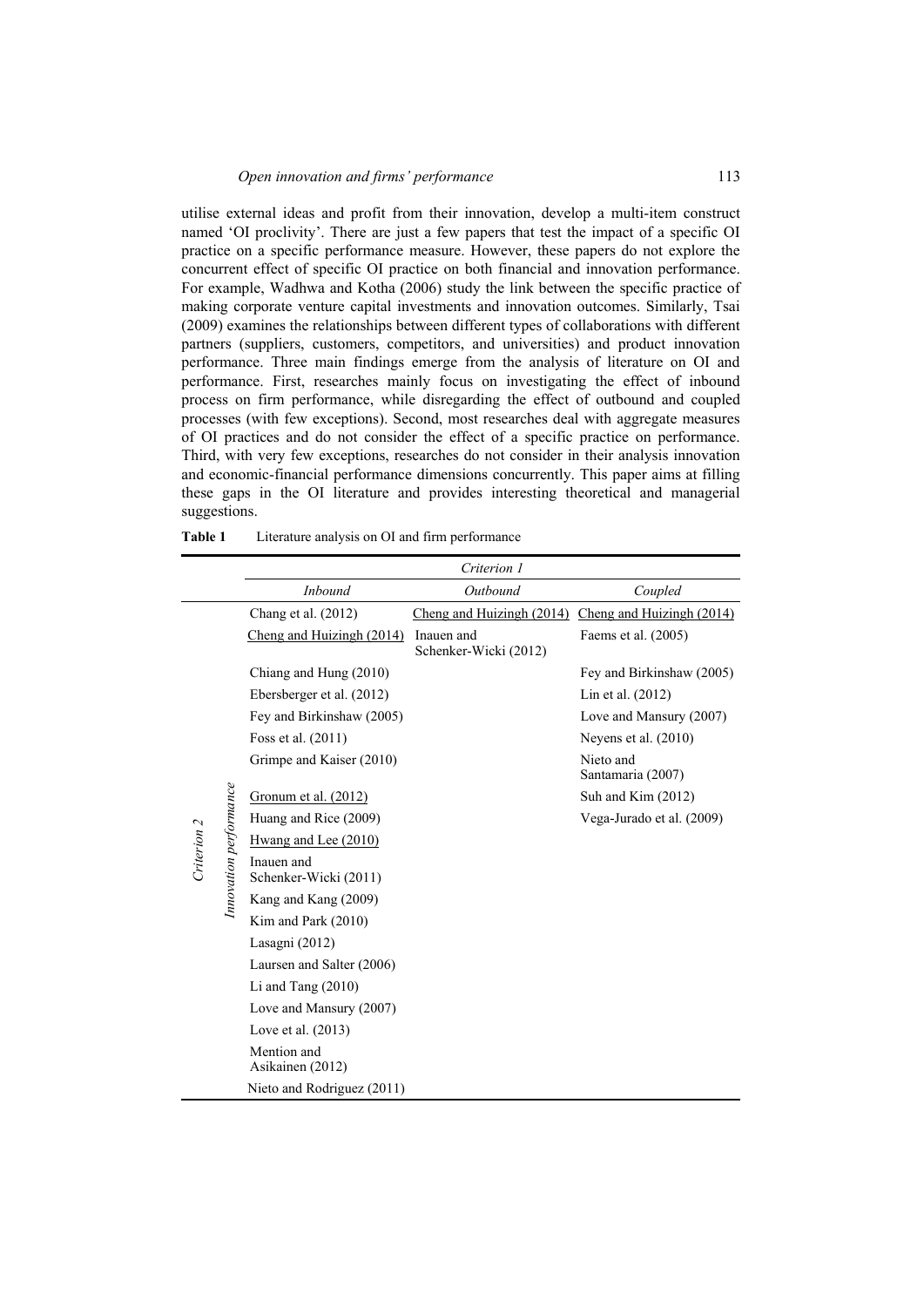# **Table 1** Literature analysis on OI and firm performance (continued)

|             |                          |                                    | Criterion 1                       |                           |
|-------------|--------------------------|------------------------------------|-----------------------------------|---------------------------|
|             |                          | Inbound                            | Outbound                          | Coupled                   |
|             |                          | Parida et al. (2012)               |                                   |                           |
|             |                          | Salge et al. (2012)                |                                   |                           |
|             |                          | Sampson (2007)                     |                                   |                           |
|             |                          | Santamaria and<br>Surroca (2011)   |                                   |                           |
|             |                          | Spithoven et al. (2010)            |                                   |                           |
|             |                          | Suh and Kim (2012)                 |                                   |                           |
|             |                          | Svetina and Prodan (2008)          |                                   |                           |
|             |                          | Tomlinson (2010)                   |                                   |                           |
|             |                          | Tsai (2009)                        |                                   |                           |
|             |                          | Tsai and Chang (2008)              |                                   |                           |
|             |                          | Tsai and Wang (2007a)              |                                   |                           |
|             |                          | Tsai and Wang (2007b)              |                                   |                           |
|             | Innovation performance   | Tsai and Wang (2009)               |                                   |                           |
|             |                          | Tsai et al. (2011)                 |                                   |                           |
|             |                          | Un et al. (2010)                   |                                   |                           |
|             |                          | Vega-Jurado et al. (2009)          |                                   |                           |
|             |                          | Wadhwa and Kotha (2006)            |                                   |                           |
| Criterion 2 |                          | Wang et al. (2012)                 |                                   |                           |
|             |                          | Zeng et al. (2010)                 |                                   |                           |
|             |                          | Zhou and Li (2012)                 |                                   |                           |
|             |                          | Aschhoff and<br>Schmidt (2008)     | Belderbos et al. (2010)           | Belderbos et al. (2010)   |
|             |                          | Bapuji et al. (2011)               | Cheng and Huizingh (2014)         | Cheng and Huizingh (2014) |
|             |                          | Belderbos et al. (2004)            | Hung and Chou (2013)              | Faems et al. (2010)       |
|             |                          |                                    | Lichtenthaler (2011)              |                           |
|             |                          | Belderbos et al. (2006)            | Lichtenthaler (2009)              | Lin and Wu $(2010)$       |
|             | ic-financial performance | Belderbos et al. (2010)            | Lichtenthaler and<br>Ernst (2012) |                           |
|             |                          | Cheng and Huizingh (2014)          |                                   |                           |
|             |                          | Gronum et al. (2012)               |                                   |                           |
|             |                          | Hung and Chiang (2010)             |                                   |                           |
|             |                          | Hung and Chou (2013)               |                                   |                           |
|             | Econom                   | Hwang and Lee (2010)               |                                   |                           |
|             |                          | Lin and Wu $(2010)$                |                                   |                           |
|             |                          | Litchtenthaler and<br>Ernst (2012) |                                   |                           |
|             |                          | Sisodiya et al. (2013)             |                                   |                           |
|             |                          | Spithoven et al. (2010)            |                                   |                           |
|             |                          | Wu et al. (2013)                   |                                   |                           |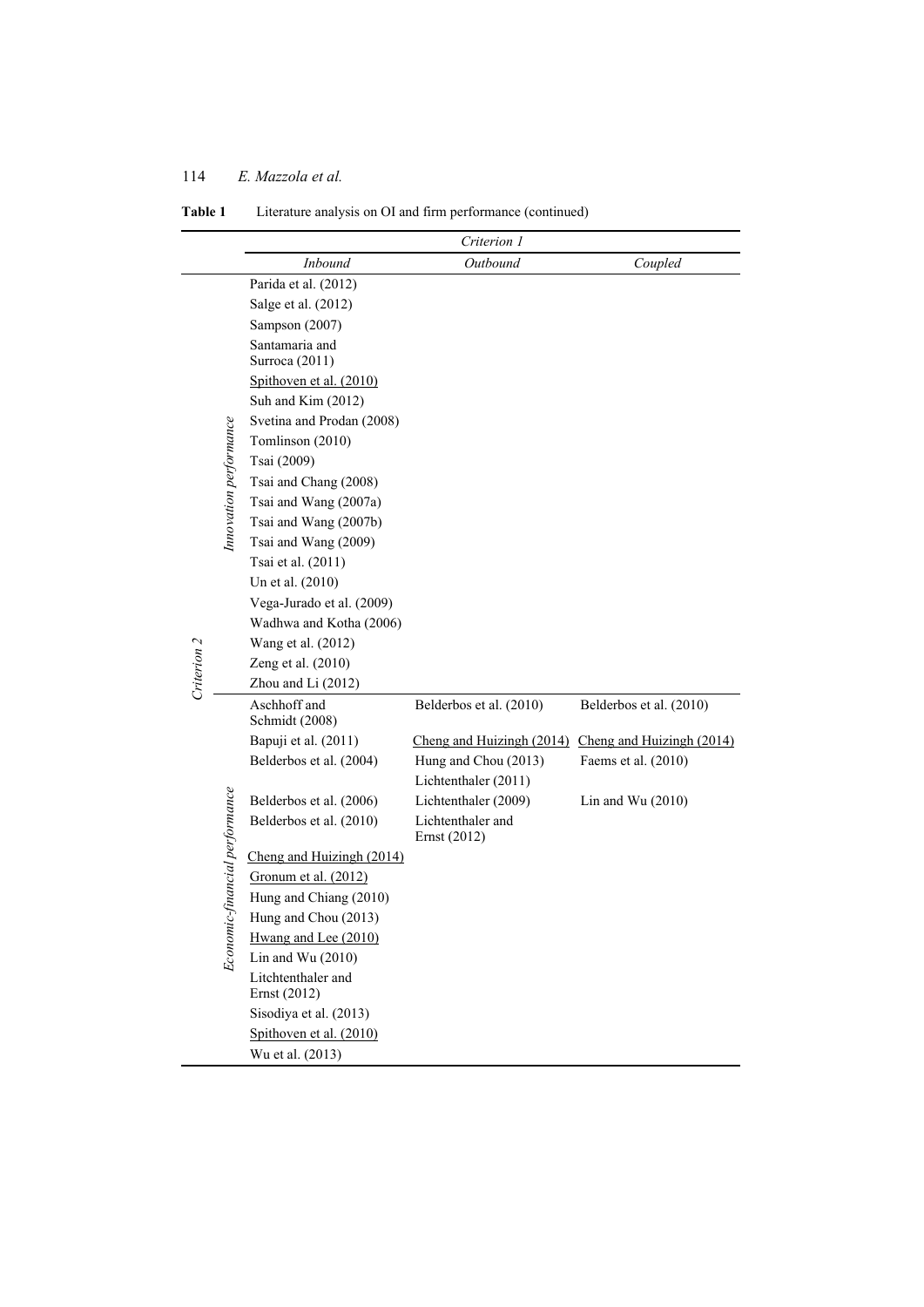### **3 Hypotheses development**

#### *3.1 Hypothesis on inbound OI*

Prior research suggests that a firm can advance its innovation performance by interacting with different partners, primarily including suppliers, customers, competitors, and research organisations (Hung and Chiang, 2010; Laursen and Salter, 2006). For example, several scholars find confirmation that collaboration with suppliers is beneficial for a firm's innovation because of the combination of complementary capabilities and the common goals between firm and suppliers (Hwang and Lee, 2010; Tsai, 2009). Laursen and Salter (2006) find that innovation performance increases with both the breadth and depth of external search, i.e. with the diversity of external information sources, such as suppliers and customers and their intensity of use. Moreover, several scholars find that collaboration with research institutes and universities positively affect product innovation performance (Hung and Chiang, 2010; Tsai, 2009); indeed, universities and research institutes have systems and mechanisms that facilitate access to new and complex knowledge. Along with the positive effect of inbound OI on the innovativeness of the firm, much research has claimed that the role of external acquisition of knowledge has a negative effect on the innovation output of firms (Inauen and Schenker-Wicki, 2011). There may be multifaceted reasons behind this negative relationship, including the inadequate or insufficient absorptive capacity (Cohen and Levinthal, 1990) of firms to absorb knowledge and technologies emerging in other industries, or the drainage of resources that the acquisition of external knowledge creates.

Besides impacting on innovation performance, some empirical works (Aschhoff and Schmidt, 2008; Gronum et al., 2012) show that collaboration with external partners tends to be beneficial for the firm, not only in terms of innovation, but also in terms of financial performance. For instance, Inauen and Schenker-Wicki (2011) reveal that openness towards universities in R&D processes has a positive impact on the percentage of innovative product sales over total sales. In addition to the positive effect of inbound OI on financial outcomes, researchers such as Belderbos et al. (2010) suggest the possibility of a negative effect of these practices on financial performance. Indeed, although collaborative R&D activities might reduce technical risks and costs, engaging in R&D collaborations with external partners might introduce relational risks and increase coordination costs (Das and Teng, 1998). To mitigate such risks companies require time-consuming contract negotiations or the implementation of costly monitoring mechanisms. Moreover, because of the presence of cultural and organizational differences among different partners it may be necessary to make relational investments in order to facilitate coordination.

Following such considerations, we expect a significant and concurrent effect of inbound OI practices on both innovation and economic-financial performance. However, we aim at investigating such effect, practice by practice, and do not consider aggregate measures of inbound OI adoption level. For this reason, we state the first hypothesis of the model.

Hypothesis 1 A given inbound open innovation practice significantly and concurrently influences both innovation and economic-financial performance.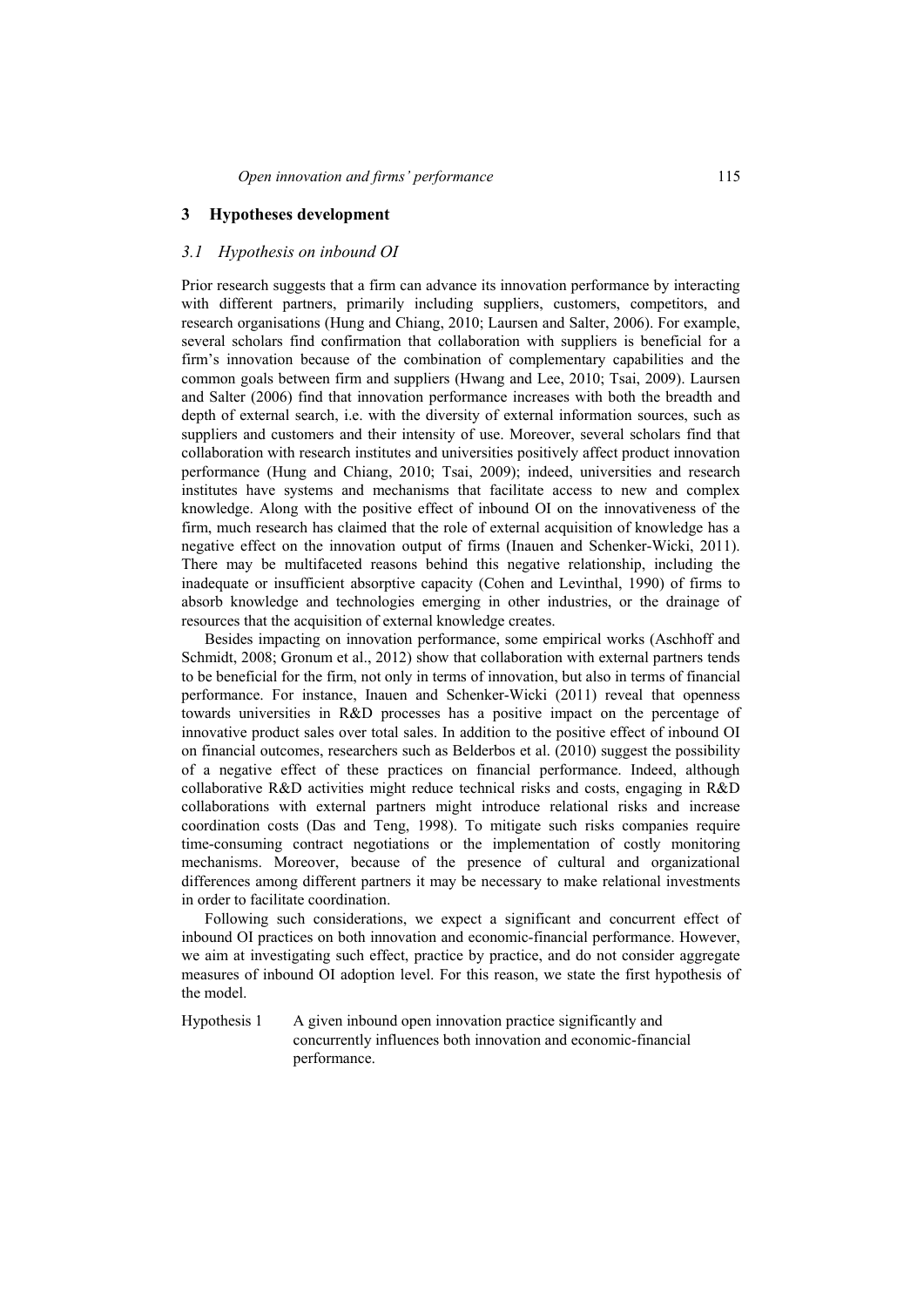#### *3.2 Hypothesis on outbound OI*

The process of outbound OI has being increasingly considered as a strategic activity by firms, who can profit from their own innovations without investing in complementary assets. Through various contractual forms (e.g. out-licensing agreements, spin-offs, or technology sales) firms try to externally leverage their technological knowledge to generate additional revenues (Lichtenthaler and Ernst, 2007). Prior empirical studies on the outbound OI process focus on the effects of these activities on financial performance (Lichtenthaler, 2009; Belderbos et al., 2010). Lichtenthaler (2009) addresses the relationship between outbound open R&D strategies, licensing-out among others, and firm performance; by using data from 136 industrial firms, his results show that a positive relationship exists between outbound strategies and firm financial outcomes. Apart from licensing-out, any knowledge asset may be divested through a spin-off, and this increases the financial outcomes of the firm (Chiaroni et al., 2010). Where patents are ineffective or technology does not match with the strategic core business, companies can develop policies to finance or found their tacit knowledge and thus actively participate in the success of their spillovers (Lichtenthaler and Ernst, 2007). Along with the positive effect, outbound OI arrangements may also have a negative effect on financial performance (Lichtenthaler, 2011). By transferring to external competitors valuable and competitively relevant technological knowledge, the firm's relative technological position may deteriorate through the increase of competition in its own market. As a result, this increase of competition may lead to profit dissipation effects in a firm's business segment. These negative effects may outweigh the positive financial effect of generating licensing revenues, so that the overall effect of outbound OI practices could become negative on firm performance.

While monetary compensation is the main objective in a vast majority of external technology commercialisation, non-monetary incentives also guide a firm to open its boundaries. The commonly acknowledged non-monetary objective for external knowledge exploitation is gaining access to another company's technology portfolio (Lichtenthaler, 2009). Here, the aim is to engage in cross-licensing agreements for applying external exploitation efforts to forward external acquisition efforts. While outbound process of external knowledge provides great financial opportunities, there is also the risk of negative effects on innovation performance. Managers that decide to license out their Intellectual Property or divesting knowledge assets certainly increase short short-term profits, thus meeting analysts' expectations and stakeholders' pressure, but, on a long-range horizon, may negatively affect a firm's internal innovation process (Lichtenthaler, 2009). From a long-term perspective these practices may weaken the specific R&D capabilities of a firm, leading to a lower innovation performance.

Following such considerations, we expect a significant and concurrent effect of outbound OI practices on both innovation and economic-financial performance. Again, we aim at investigating such an effect practice by practice and do not consider aggregate measures of outbound OI adoption level. For this reason, we state the second hypothesis of the model.

Hypothesis 2 A given outbound open innovation practice significantly and concurrently influences both innovation and economic-financial performance.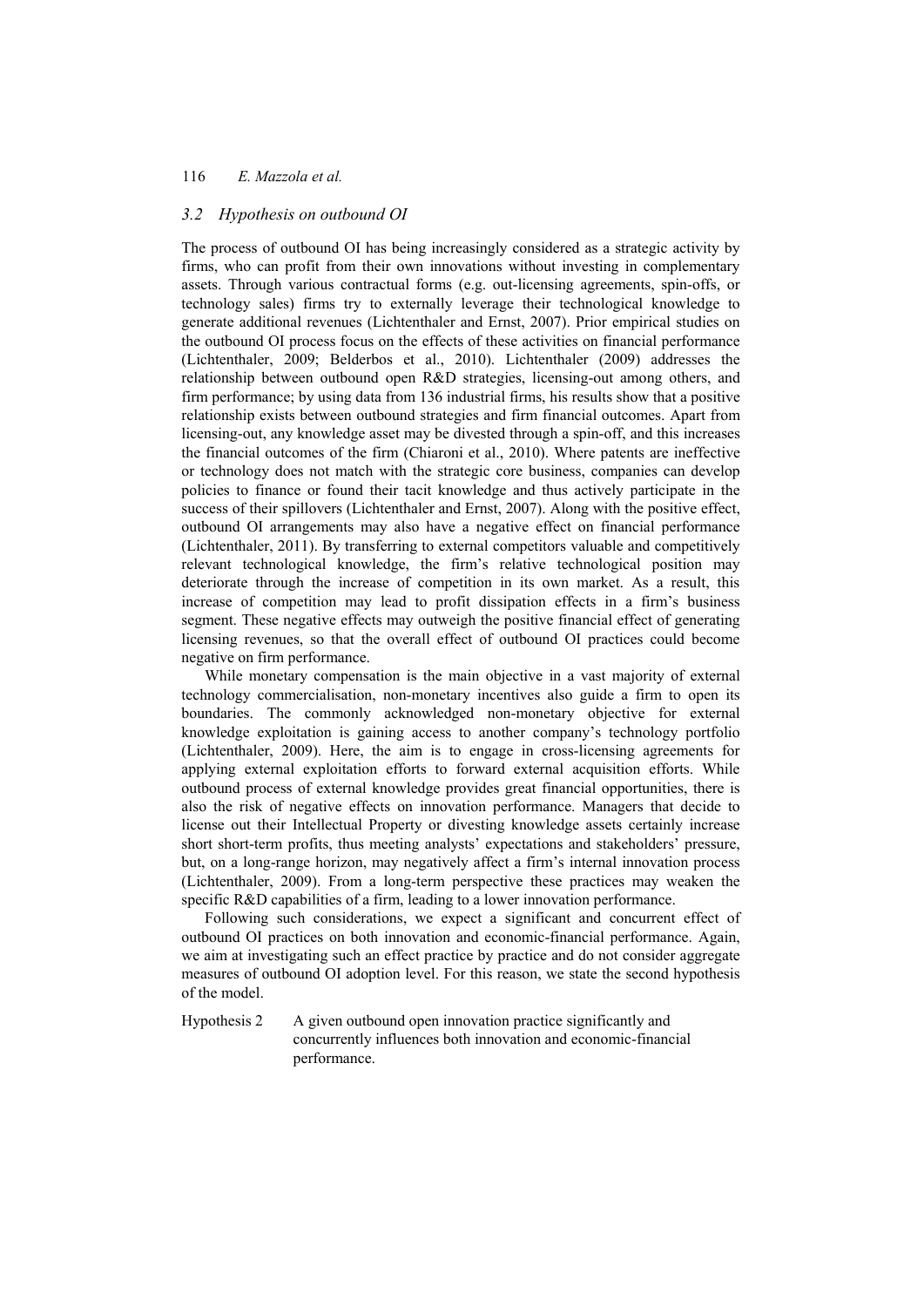#### *3.3 Hypothesis on coupled OI*

Coupled process refers to co-innovation with complementary partners through structured inter-firm relationships such as alliances and joint ventures. R&D inter-organisational collaborations enable firms to scan their environment for new windows of opportunity and technologies. A significant number of scholars investigate the relationship between R&D inter-firm collaborations and firm innovation outcomes, showing how technological collaborative networks, R&D and manufacturing alliances among others, are of crucial importance in achieving a higher degree of novelty in product innovation (Faems et al., 2005; Love and Mansury, 2007). Collaborative patents (co-patents) are defined as patents with more than one assignee. Co-patents are useful indicators of coupled OI practices since they reflect a fraction of the inter-firm's collaborative relationships (Lin et al., 2012). The co-patenting processes ask for collaboration lasting throughout the whole innovation process, exploration and exploitation, until the utilisation of the invented technology toward the market. By developing co-patents, companies improve both innovative and financial performance since they reduce costs and lead times of new patent development, enhancing the technological quality and market adaptability of innovation outputs. Besides positively impacting on innovation performance, inter-firm collaborations also negatively affect the efficiency of a firm's innovation performance. With a sample of 2,456 alliances formed from 143 biopharmaceutical firms, George et al. (2001) find that vertical alliances are negatively related to the number of developed patents.

Although R&D inter-organisational collaborations might increase financial outcomes, they introduce relational risks, due to opportunistic behaviours, and increase coordination costs needed to implement monitoring mechanisms (Faems et al., 2005). Based on a study of 68 R&D-intensive firms, Belderbos et al. (2010) suggest that the potential advantages of strategic alliances for technological activities might not compensate for the potential disadvantages, such as the incurred increase in coordination costs. In contrast to inbound OI processes, coupled processes imply that the company also needs to share the rewards with its collaborating partners.

Thus, the collaboration might increase the probability of generating new ideas, successfully raising innovation and financial performance, but at the same time it might substantially limit the ability of the firm to appropriate the value of such activities.

Following such considerations, we expect a significant and concurrent effect of coupled OI practices on both innovation and economic-financial performance and we state the third hypothesis of the model.

Hypothesis 3 A given coupled open innovation practice significantly and concurrently influences both innovation and economic-financial performance.

#### **4 Method**

#### *4.1 Sample and data collection*

The hypotheses describing the influence of OI practices on both innovation and economic-financial performance are tested on a sample of biopharmaceutical companies listed on the NASDAQ stock market, specifically the NBI subset. Despite a limited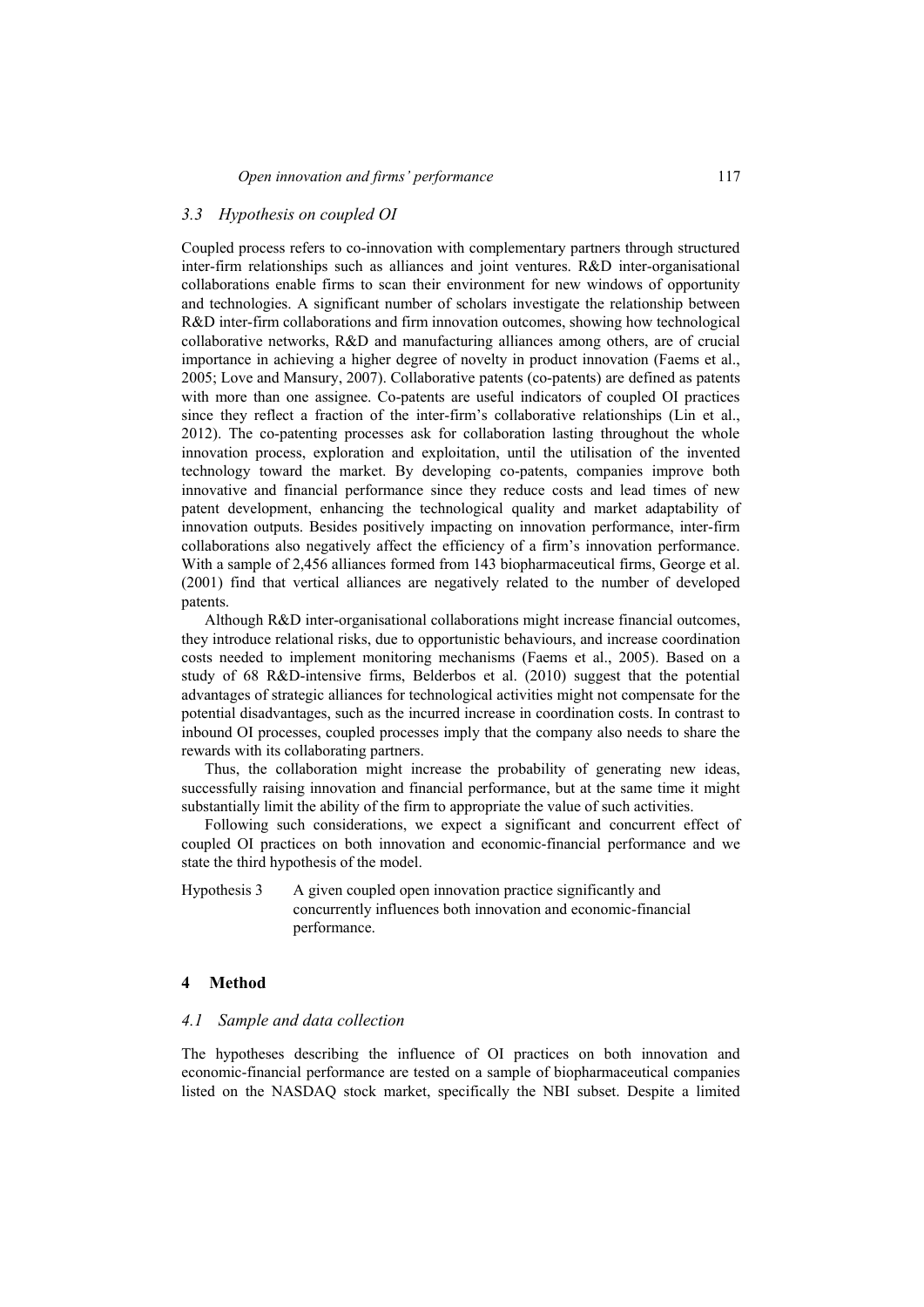number of OI researches into the biopharmaceutical industry, this industry is an early pioneer of OI (Bianchi et al., 2011; Chiaroni et al., 2007). In recent decades the biopharmaceutical industry has been faced with many challenges that have changed how to organise companies' innovation activities. First of all, while a typical R&D process extends up to 13 years, only one out of 10,000 molecules becomes a product suitable for the market (Bianchi et al., 2011). Second, markets for pharmaceutical products tend to become more fragmented, leading to an increased risk of market failure. In addition, the number of new drug approvals is constantly declining, while R&D expenditures are increasing due to the high investments in new drug discovery technologies and more complex clinical studies. As a response to these challenges, biopharmaceutical firms have started to rethink their innovation activities, focusing on new modes to organise the R&D processes that go beyond their firm's boundaries. Thus, these features make NBI companies an appropriate target for the study of the impact of OI practices on firm performance.

We consider cross-sectional data of 128 NBI firms, registered on the NASDAQ from 2001 to 2010. We gather data from the public annual reports of NBI companies. Specifically, since several researches (Nadkarni and Narayanan, 2007) have revealed that the 10-K model is a much more complete source of information for management research than the annual report, we collect the 10-K form of NBI firms' annual reports. Moreover, the 10-K form is an appropriate source of information for our kind of analysis since it allows us to collect both financial and innovation data. We remove eight biopharmaceutical companies from the initial sample of 128 NBI companies, since they have missing data on their 10-K form. Therefore, we conduct the analysis on a sample of 120 companies.

#### *4.2 Dependent variables*

In the innovation management literature, we find a long history of conflict within the theme of measuring firms' innovation performance. Scholars have employed several kinds of measures to capture firms' innovative performance (Hagedoorn and Cloodt, 2003), such as R&D inputs, patent counts, patent citations, counts of new product introductions, or more specific survey-based measurements (Ahuja, 2000; Bae and Gargiulo, 2004; Soh, 2003). Our choice to measure the firm's innovation outcome as the total number of patents developed by the firm throughout 2001–2010 is basically due to the following rationales.

First, patent-based measures provide a relatively fair measure of new knowledge. Indeed, by definition patents are required to describe something novel and not obvious; an invention, to be patented, must be something not already known from prior knowledge (Walker, 1995). Thus, patents provide a good measure of technologically new knowledge that is the core concept of OI research.

Second, several studies have used patents as a measure of innovation performance (Ahuja, 2000; Gilsing et al., 2008; Padula, 2008; Phelps, 2010; Salman and Saives, 2005; Schilling and Phelps, 2007; Vanhaverbeke et al., 2009). Thus, following this long history in innovation management literature we use the number of patents as a proxy of the firm's innovation performance.

Third, since the importance of patenting differs greatly across industries, a further rationale underlying our choice is the research context we select to test our hypotheses. Indeed, our hypotheses are tested on a sample of 120 biopharmaceutical companies listed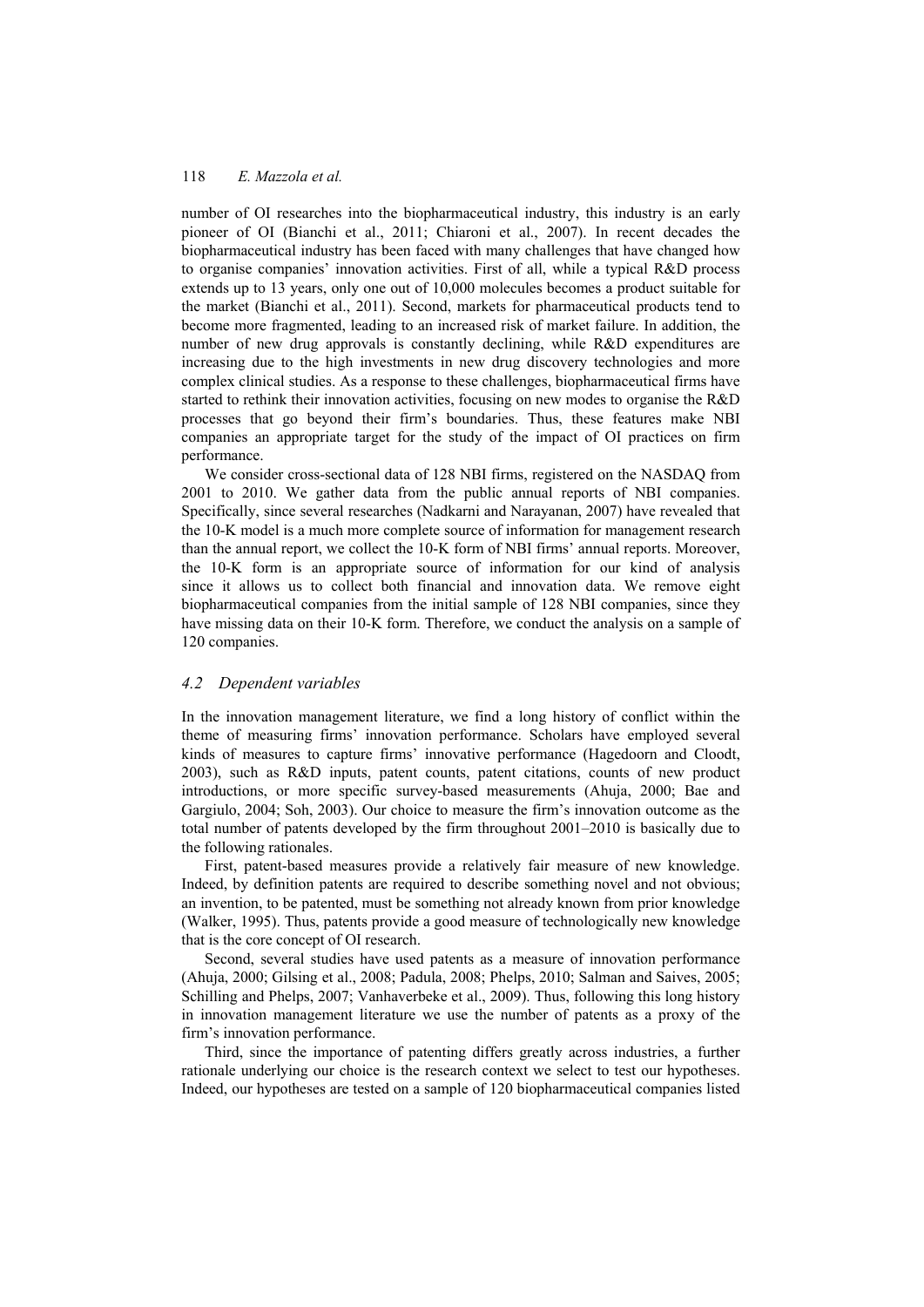on the NASDAQ stock market, specifically the NBI subset. It is well known that biopharmaceutical firms are more specialised in patent development and commercialisation then pursuing the entire innovation path from early discovery to product development (Rothaermel and Deeds, 2004).

Fourth, the availability of patent data motivates the use of a patent-based measure of innovation in this study. Indeed, electronic access to patent data through the US Patent and Trademark Office databases has increased the use of patents in industrial and academic research (Walker, 1995).

We operationalise the innovation performance variable considering the total number of patents (*Patents*) developed by the firm throughout 2001–2010. To construct the patent measure, we use patent data from the U.S. Patents and Trademarks Office (USPTO), which is a comprehensive and publicly available database of US patents. Following the same considerations as Lin et al. (2012), we gather data on patents obtained in the USA, since this represents the largest market for the biopharmaceutical industry, and thus companies generally patent there before in any other countries.

In more detail, we operationalise the patent variable by using a simple patent count as a measure of innovation outcome. We made this choice, which is in contrast to some scientific literature that suggests using patent citation instead of patent count, for several reasons. Indeed, even if innovation performance is better captured by patent citations, we believe that citations are accumulated with age and therefore this measure might be biased towards old patents. More specifically, in the case of the biopharmaceutical industry, because the companies are mostly young (as are their patents), the number of patent citations would not be a good measure for innovation performance. Also, companies tend to have different policies toward the patenting issue, due to the estimated costs for issuing patents. For instance, for a pharmaceutical company such as Roche these costs must be insignificant, while for a small biotechnology firm, such as Acadia, this expenditure could represent a significant investment. For these reasons, in this particular industry, we believe that patent counts adequately capture the innovation performance of biopharmaceutical companies.

With regard to the financial implications of OI practices, accounting measures are typically used in literature as indicators of performance; for example, Lichtenthaler (2009) uses a financial indicator of profitability, i.e. return on sales. We analyse the effects of OI practices on economic-financial performance by adopting a common measure of profitability, i.e. the revenue. In particular, following previous works on OI and performance (Spithoven et al., 2010), we measure the growth of the firm's revenue (*Growth of revenue*) from 2001 to 2010. Recent literature recognises revenue growth as a more direct measure of firm competitiveness together with income growth and profit margin, rather than financial variables, such as stock valuation (Lee, 2006). Moreover, in his work, Ferrary (2011) adopts the company's revenue as a proxy for activities of exploitation of new knowledge. It is possible to assert that the choice of revenue is consistent with our conceptual framework since revenue growth reflects the firm's capability to convert its new knowledge into exploitable innovations.

Moreover, even if the data we collect for the revenue growth are from 2001 to 2010 and thus include the years of the economic crisis of 2009, this is not an issue. Indeed, cyclical factors, such as the economic crisis of 2009, which may affect companies' financial performance, are spread over all firms in the sample, so it is possible to consider their overall effect as null. Since we select all the companies listed on the NBI, the possible differences due to the economic crisis are annulled within the sample.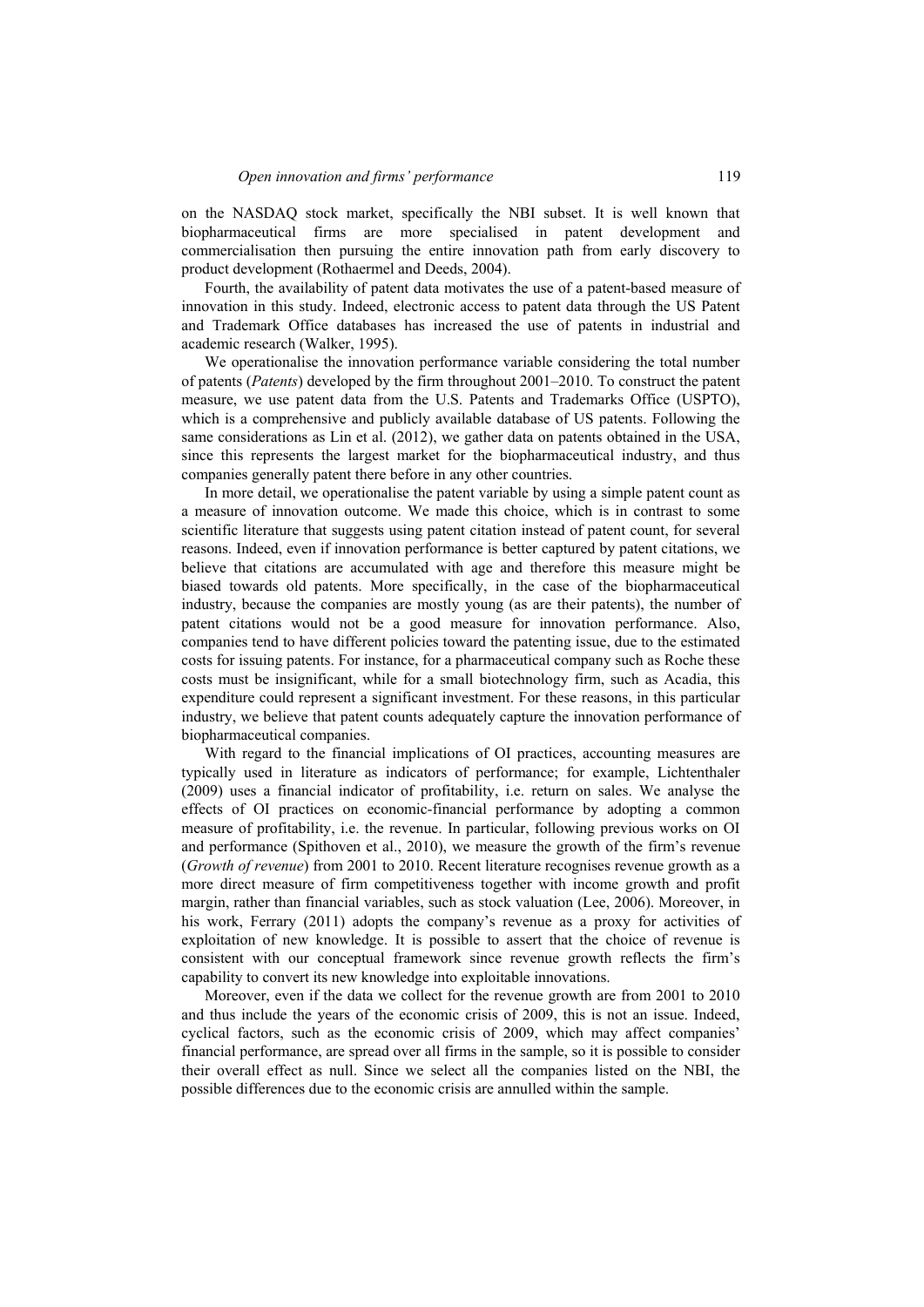#### *4.3 Independent and control variables*

As regards the independent variables, we consider several practices as inbound, outbound and coupled OI-oriented by basically reviewing the most relevant literature on OI that has already associated each of these practices to the inbound, outbound and coupled categories. Besides self-explanatory OI practices such as licensing agreements, co-patenting, purchase and supply of technical and scientific services (Bianchi et al., 2011), we also identify and name two practices '*Platform biotech firms*' and '*Institutional collaboration*' by using the name of the 'collaborator' instead of the agreement because we observed a large amount of OI practices of the 'inbound' kind with these types of collaborators. So, for example, we also count and collect the number of *Platform biotech companies* the firm collaborates with for knowledge inflow.

Moreover, we also consider the inbound OI practice '*Venture capital*', which the traditional literature has considered as a source to acquire financial resources. We include this practice within the category of inbound following the considerations of several authors that advance the idea that venture capitals are likely to be a source of knowledge and highly valuable innovative ideas rather than just a source of financial resources (Benson and Ziedonis, 2009; Dushnitsky and Lenox, 2005; Ferrary, 2011; Wadhwa and Kotha, 2007). For example, Dushnitsky and Lenox (2005) suggest how venture capital programmes are important instruments for accessing external valuable knowledge (inflow of knowledge – inbound) that increases firm innovation rates. Thus, following these considerations, we include venture capital within the inbound category.

We report in Table 2 the 14 OI practices (six inbound, five outbound, and three coupled) identified in our research, together with the name of the authors that investigated them in previous papers. Also, in Table 2 we report the measures we use for operationalising them and the short names (*Variable*) we use in the following statistical analysis. We derive information about how many times each company was involved in each OI practice from its 10-K forms for 2001–2010.

| OI practices                   | Literature                     | Variables        | <i>Measurements</i><br>(for the period $2001-2010$ )                                                                                                 |
|--------------------------------|--------------------------------|------------------|------------------------------------------------------------------------------------------------------------------------------------------------------|
| Inbound practices              |                                |                  |                                                                                                                                                      |
| In-licensing                   | Tsai (2009)                    | <i>In-licens</i> | Number of intellectual property                                                                                                                      |
|                                | Tsai and Wang (2009)           |                  | rights of other organisations, such as<br>patents, the firm bought or used                                                                           |
| Institutional<br>collaboration | Aschhoff and<br>Schmidt (2008) | Inst coll        | Number of university, research<br>centre, public and non-profit                                                                                      |
|                                | Belderbos et al. (2006)        |                  | organisation collaborations for<br>knowledge inflow in which                                                                                         |
|                                | Hwang and Lee (2010)           |                  | the firm engaged                                                                                                                                     |
|                                | Laursen and<br>Salter (2006)   |                  |                                                                                                                                                      |
| Platform                       | Chiaroni et al. (2010)         | Plat             | Number of specialised firms                                                                                                                          |
| biotech firm                   | Chiaroni et al. (2007)         | <i>hiotech</i>   | focused on the development<br>and commercialisation of new<br>biotech-based technologies with<br>which the firm collaborated for<br>knowledge inflow |

**Table 2** OI practices, literature, variable names and constructs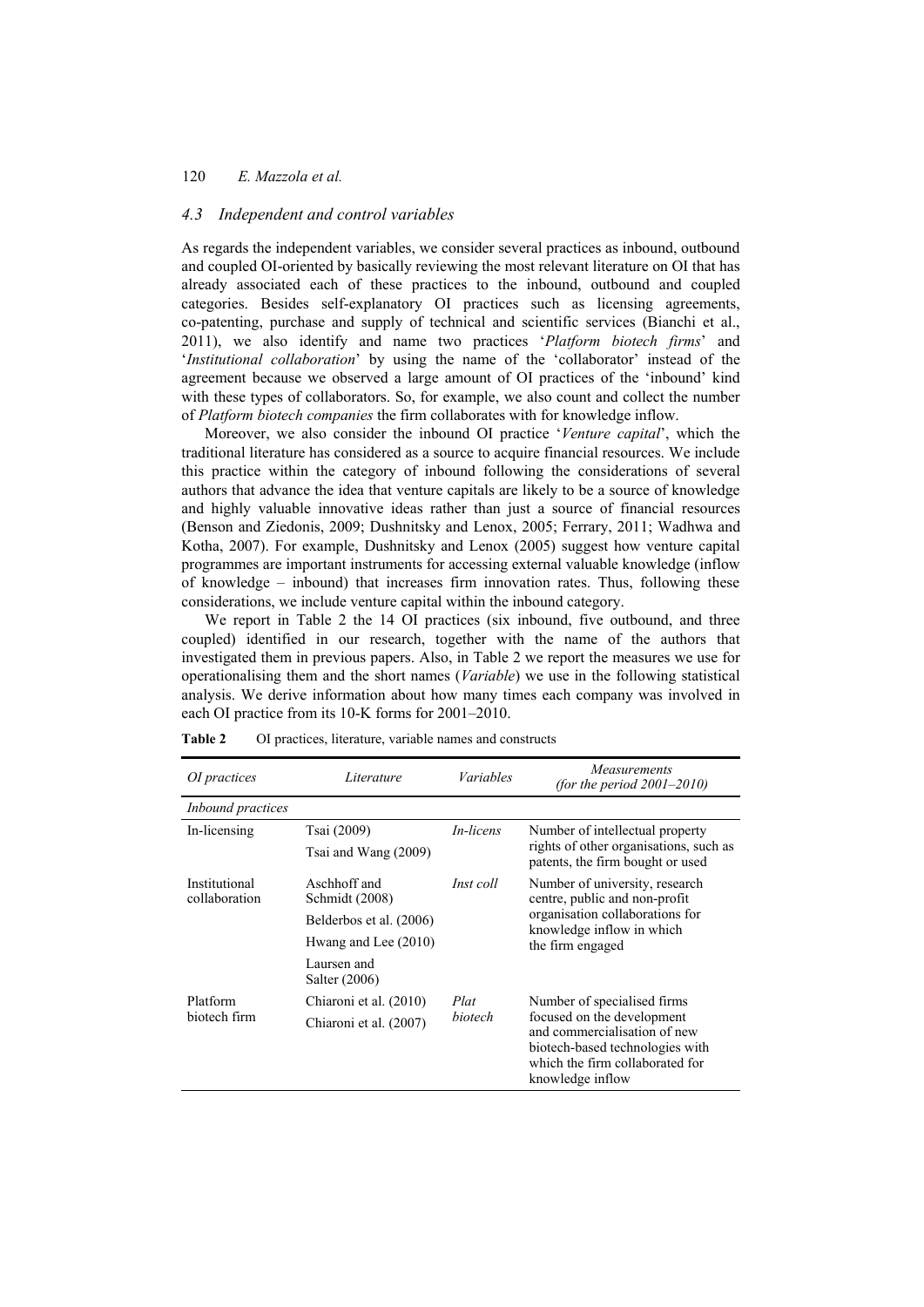| OI practices                         | Literature                          | Variables  | Measurements<br>(for the period $2001-2010$ )                              |
|--------------------------------------|-------------------------------------|------------|----------------------------------------------------------------------------|
| Inbound practices                    |                                     |            |                                                                            |
| Purchasing of<br>scientific services | Chiaroni et al. (2010)              | Purch serv | Number of scientific<br>services the firm purchased                        |
| Venture capital                      | Benson and<br>Ziedonis (2009)       | Vent cap   | Number of research studies<br>supported by venture capitalists             |
|                                      | Dushnitsky and<br>Lenox $(2005)$    |            | in which the firm engaged                                                  |
|                                      | Wadhwa and<br>Kotha (2006)          |            |                                                                            |
| Acquisition                          | Vanhaverbeke<br>et al. (2002)       | Acquis     | Number of acquisitions in which the<br>firm engaged                        |
| Outbound practices                   |                                     |            |                                                                            |
| Out-licensing                        | Lichtenthaler (2011)                | Out-licens | Number of patents and copyrights                                           |
|                                      | Lichtenthaler and<br>Ernst (2007)   |            | the firm sold or offered to other<br>organisations                         |
| Divest                               | Lee and Madhavan<br>(2010)          | Divest     | Number of divisions, business units<br>and product lines the firm divested |
| Spinoff                              | Chesbrough and<br>Rosenbloom (2002) | Spinoff    | Number of divisions, business units<br>and product lines the firm spun off |
|                                      | Chesbrough (2003)                   |            |                                                                            |
| Supply of<br>scientific services     | Chiaroni et al. (2010)              | Supp serv  | Number of scientific<br>services the firm sold                             |
| External                             | Lichtenthaler (2005)                | Ext comm   | Number of agreements for                                                   |
| technology<br>commercialisation      | Lichtenthaler and<br>Ernst (2007)   |            | commercialisation and distribution<br>in which the firm engaged            |
|                                      | Kutvonen (2011)                     |            |                                                                            |
| Coupled practices                    |                                     |            |                                                                            |
| Co-patent                            | Lecocq and<br>Van Looy (2009)       | Co-patent  | Number of patents the firm<br>co-developed with other                      |
|                                      | Lin et al. $(2012)$                 |            | organisations or universities                                              |
| Strategic alliance                   | Belderbos et al. (2010)             | Strat all  | Number of R&D alliances and                                                |
|                                      | Faems et al. (2005)                 |            | manufacturing alliances for<br>co-manufacturing aims in                    |
|                                      | Fey and Birkinshaw<br>(2005)        |            | which the firm engaged                                                     |
|                                      | Lin et al. $(2012)$                 |            |                                                                            |
| Strategic joint<br>venture           | Gassmann and<br>Enkel (2004)        | Strat JV   | Number of R&D JV and<br>manufacturing JV for                               |
|                                      | Sampson (2007)                      |            | co-manufacturing aims<br>in which the firm engaged                         |

**Table 2** OI practices, literature, variable names and constructs (continued)

To control for firm-level factors that might influence a firm's innovation and economic-financial performance, we include in the analysis several control variables. First of all, we control for the age of the firm (*Age*) and for firm size (*Size*), calculated by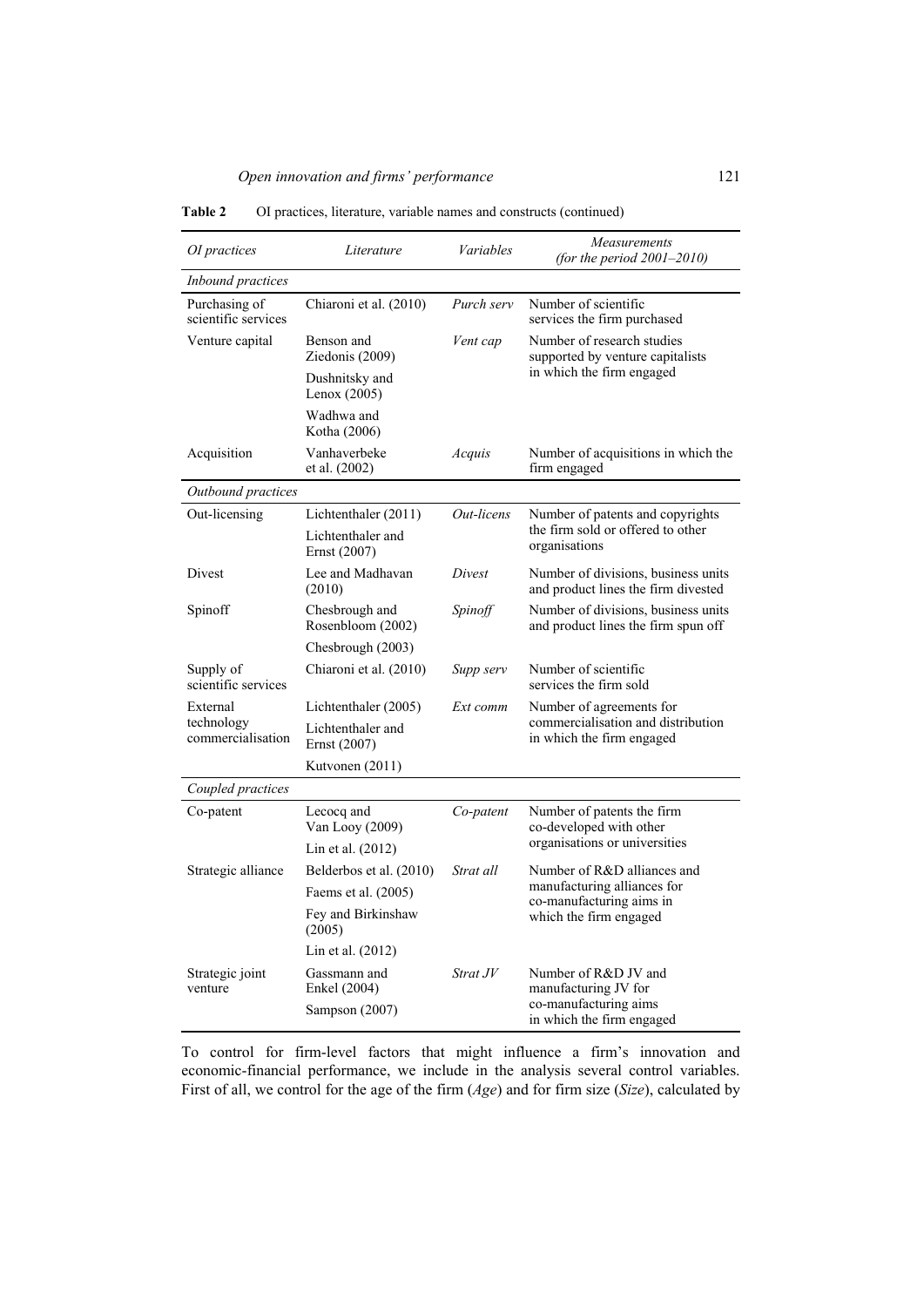the log of the total number of employees. Moreover, we control for the degree of globalisation (*Glob*) as the percentage of sales on the international market and for the number of trademarks developed (*Trad*). Finally, we control for the R&D expenditures (*R&D exp*) as the slope of R&D expenses in the last ten years.

#### **5 Results**

Table 3 provides the descriptive statistics, with minimum and maximum values, means, and standard deviations of the variables, while Table 4 displays the correlation matrix.

**Table 3** Descriptive statistics

|                |                   | Mean  | Std. dev. | Min              | Max    |
|----------------|-------------------|-------|-----------|------------------|--------|
| $\mathbf{1}$   | Age               | 22.40 | 12.49     | 6                | 124    |
| $\overline{2}$ | Size              | 5.73  | 1.31      | 2.92             | 10.02  |
| 3              | Trad              | 22.08 | 32.22     | $\mathbf{0}$     | 255    |
| $\overline{4}$ | Glob              | 1.77  | 0.85      | $\mathbf{1}$     | 5      |
| $\sqrt{5}$     | R&D exp           | 12.18 | 33.21     | $-31$            | 255    |
| 6              | In-licens         | 22.35 | 17.99     | $\boldsymbol{0}$ | 76     |
| $\tau$         | Inst coll         | 14.85 | 17.12     | $\mathbf{0}$     | 103    |
| $\,$ 8 $\,$    | Plat biotech      | 1.53  | 4.37      | $\boldsymbol{0}$ | 35     |
| 9              | Purch serv        | 1.90  | 3.98      | $\mathbf{0}$     | 25     |
| $10\,$         | Vent cap          | 2.16  | 3.77      | $\mathbf{0}$     | 12     |
| $11\,$         | Acquis            | 2.32  | 3.32      | $\mathbf{0}$     | $18\,$ |
| 12             | Out-licens        | 25.91 | 30.84     | $\mathbf{0}$     | 214    |
| 13             | Divest            | 0.95  | 1.34      | $\mathbf{0}$     | 5      |
| 14             | Spinoff           | 0.20  | 0.95      | $\boldsymbol{0}$ | 9.0    |
| 15             | Supp serv         | 2.20  | 3.85      | $\mathbf{0}$     | 11     |
| 16             | Ext comm          | 18.80 | 23.97     | $\mathbf{0}$     | 233    |
| $17$           | Co-patent         | 3.28  | 7.30      | $\boldsymbol{0}$ | 50     |
| 18             | Strat all         | 37.91 | R32.06    | $\mathbf{0}$     | 238    |
| 19             | Strat JV          | 1.97  | 5.93      | $\mathbf{0}$     | 50     |
| 20             | Patents           | 46.60 | 78.82     | $\boldsymbol{0}$ | 527    |
| 21             | Growth of revenue | 67.72 | 213.04    | $-24.35$         | 1588.4 |

To control for the multicollinearity problem among variables, we check the variance inflation factors (VIFs). The highest individual VIF score among all the variables is 2.71, whereas the mean VIF score is 1.53, thus multicollinearity among variables is not a problem in our analysis (Lin et al., 2012).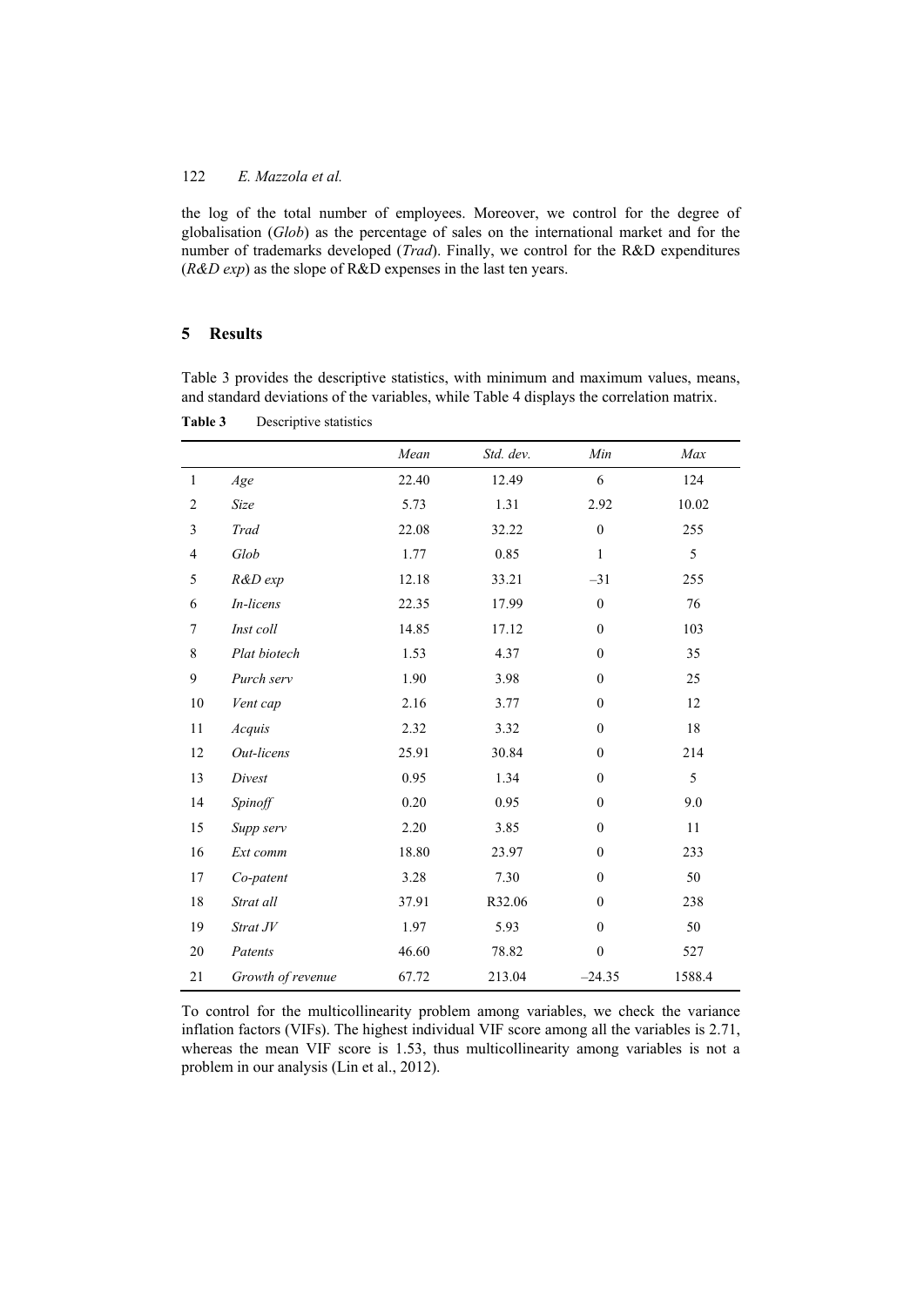|                                                                              |                                                                              | $\overline{\mathcal{C}}$ | 3                  | 4        | 5                | $\breve{\phantom{a}}$ | $\overline{ }$ | $\infty$ | ٩             | $\overline{\mathcal{L}}$ | $\overline{a}$ | 12    | 13    | $\overline{14}$ | 15            | $\tilde{\mathcal{L}}$ | $\overline{17}$ | 18   | $\tilde{\mathcal{L}}$ | $\mathcal{S}$ | 21   |
|------------------------------------------------------------------------------|------------------------------------------------------------------------------|--------------------------|--------------------|----------|------------------|-----------------------|----------------|----------|---------------|--------------------------|----------------|-------|-------|-----------------|---------------|-----------------------|-----------------|------|-----------------------|---------------|------|
| $Age$                                                                        | 1.00                                                                         |                          |                    |          |                  |                       |                |          |               |                          |                |       |       |                 |               |                       |                 |      |                       |               |      |
| $Size$                                                                       | 0.46                                                                         | 1.00                     |                    |          |                  |                       |                |          |               |                          |                |       |       |                 |               |                       |                 |      |                       |               |      |
|                                                                              |                                                                              | 0.14                     | 00.1               |          |                  |                       |                |          |               |                          |                |       |       |                 |               |                       |                 |      |                       |               |      |
|                                                                              |                                                                              | 0.51                     | 0.03               | 00(1, 0) |                  |                       |                |          |               |                          |                |       |       |                 |               |                       |                 |      |                       |               |      |
|                                                                              | $-0.32$<br>0.32<br>0.18                                                      | 0.43                     | 0.04               | 0.28     | $\frac{0}{1}$    |                       |                |          |               |                          |                |       |       |                 |               |                       |                 |      |                       |               |      |
| Trad<br>Glob<br>R&D exp<br>R&D exp<br>In-licens<br>Inst coll<br>Plat biotech |                                                                              | $-0.02$                  | 0.00               | $-0.02$  | 0.04             | $\frac{0}{2}$         |                |          |               |                          |                |       |       |                 |               |                       |                 |      |                       |               |      |
|                                                                              |                                                                              | $-0.09$                  | 0.07               | $-0.01$  | 0.02             | 0.23                  | 1.00           |          |               |                          |                |       |       |                 |               |                       |                 |      |                       |               |      |
|                                                                              |                                                                              | 0.05                     | $-0.11$            | 0.13     | 0.04             | $-0.02$               | 0.09           | 1.00     |               |                          |                |       |       |                 |               |                       |                 |      |                       |               |      |
|                                                                              |                                                                              | 0.22                     | $-0.04$            | 0.19     | 0.15             | $-0.04$               | $-0.05$        | $-0.01$  | $\frac{0}{1}$ |                          |                |       |       |                 |               |                       |                 |      |                       |               |      |
| 10 Vent cap                                                                  | $9.09$<br>$9.08$<br>$9.11$<br>$0.13$<br>$0.03$<br>$0.05$<br>$0.05$<br>$0.05$ | $-0.02$                  | 0.12               | 0.16     | 0.09             | $-0.04$               | 0.20           | 0.21     | 0.06          | $\frac{0}{1}$            |                |       |       |                 |               |                       |                 |      |                       |               |      |
| 11 Acquis                                                                    |                                                                              | 0.57                     | 0.04               | 0.47     | 0.32             | $-0.05$               | 0.01           | 0.13     | 0.17          | 0.12                     | 00(1)          |       |       |                 |               |                       |                 |      |                       |               |      |
| 12 Out-licens                                                                |                                                                              | 0.06                     | $-0.05$            | 0.06     | $\overline{0}$ . | $-0.01$               | 0.08           | $-0.01$  | 0.15          | $-0.02$                  | 0.03           | 00(1) |       |                 |               |                       |                 |      |                       |               |      |
| 13 Divest                                                                    |                                                                              | 0.16                     | 0.18               | 0.09     | 0.09             | 0.05                  | 0.17           | 0.05     | 0.05          | 0.23                     | 0.23           | 0.22  | 00.1  |                 |               |                       |                 |      |                       |               |      |
| $14\$                                                                        |                                                                              | 0.11                     | 0.38               | $-0.02$  | 0.03             | 0.30                  | 0.20           | $-0.02$  | $-0.10$       | 0.02                     | 0.05           | 0.02  | 0.14  | $\overline{0}$  |               |                       |                 |      |                       |               |      |
| 15 Supp serv                                                                 |                                                                              | 0.02                     | $-0.04$            | 0.09     | 0.01             | 0.19                  | 0.23           | $-0.10$  | $-0.01$       | 0.03                     | 0.04           | 0.10  | 0.05  | 0.05            | $\frac{0}{1}$ |                       |                 |      |                       |               |      |
| 16 Ext comm                                                                  |                                                                              | 0.14                     | 0.02               | 0.15     | 0.24             | 0.01                  | 0.04           | 0.02     | $-0.01$       | 0.01                     | 0.12           | 0.51  | $\Xi$ | $-0.06$         | 0.12          | $\frac{00}{100}$      |                 |      |                       |               |      |
| 17 Co-patent                                                                 | $0.13$<br>$0.04$                                                             | 0.37                     | 0.17               | 0.07     | 0.08             | 0.04                  | 0.06           | 0.07     | 0.22          | 0.01                     | 0.10           | 0.25  | 0.13  | 0.01            | 0.12          | 0.24                  | $\frac{0}{1}$   |      |                       |               |      |
| 18 Strat all                                                                 |                                                                              | 0.15                     | $-0.01$            | 0.10     | 0.19             | 0.17                  | 0.25           | 0.12     | 0.06          | 0.00                     | 0.06           | 0.54  | 0.18  | 0.26            | 0.15          | 0.71                  | 0.21            | 00.1 |                       |               |      |
| 19 Strat $JV$                                                                | $-0.21$<br>$-0.22$<br>0.02                                                   | 0.40                     | 0.01               | 0.21     | 0.41             | $-0.06$               | 0.17           | 0.19     | 0.11          | 0.24                     | 64.0           | 0.03  | 0.22  | $-0.07$         | 0.07          | 0.10                  | 0.34            | 0.05 | $\frac{00}{1}$        |               |      |
| 20 Patents                                                                   |                                                                              | 0.40                     | 0.24               | 0.04     | 0.16             | $-0.06$               | 0.08           | $-0.04$  | 0.25          | $-0.03$                  | 0.10           | 0.20  | 0.14  | 0.01            | 0.12          | 0.17                  | 0.75            | 0.21 | 0.30                  | 00.1          |      |
| 21 Growth of revenue                                                         | 0.40                                                                         | 0.62                     | $\overline{0}$ .11 | 0.32     | 0.58             | 0.04                  | 0.01           | 0.04     | 0.14          | 0.05                     | 0.39           | 0.00  | 0.14  | $-0.02$         | 0.10          | 0.17                  | 0.38            | 0.08 | 0.52                  | 0.35          | 1.00 |

# **Table 4** Correlation matrix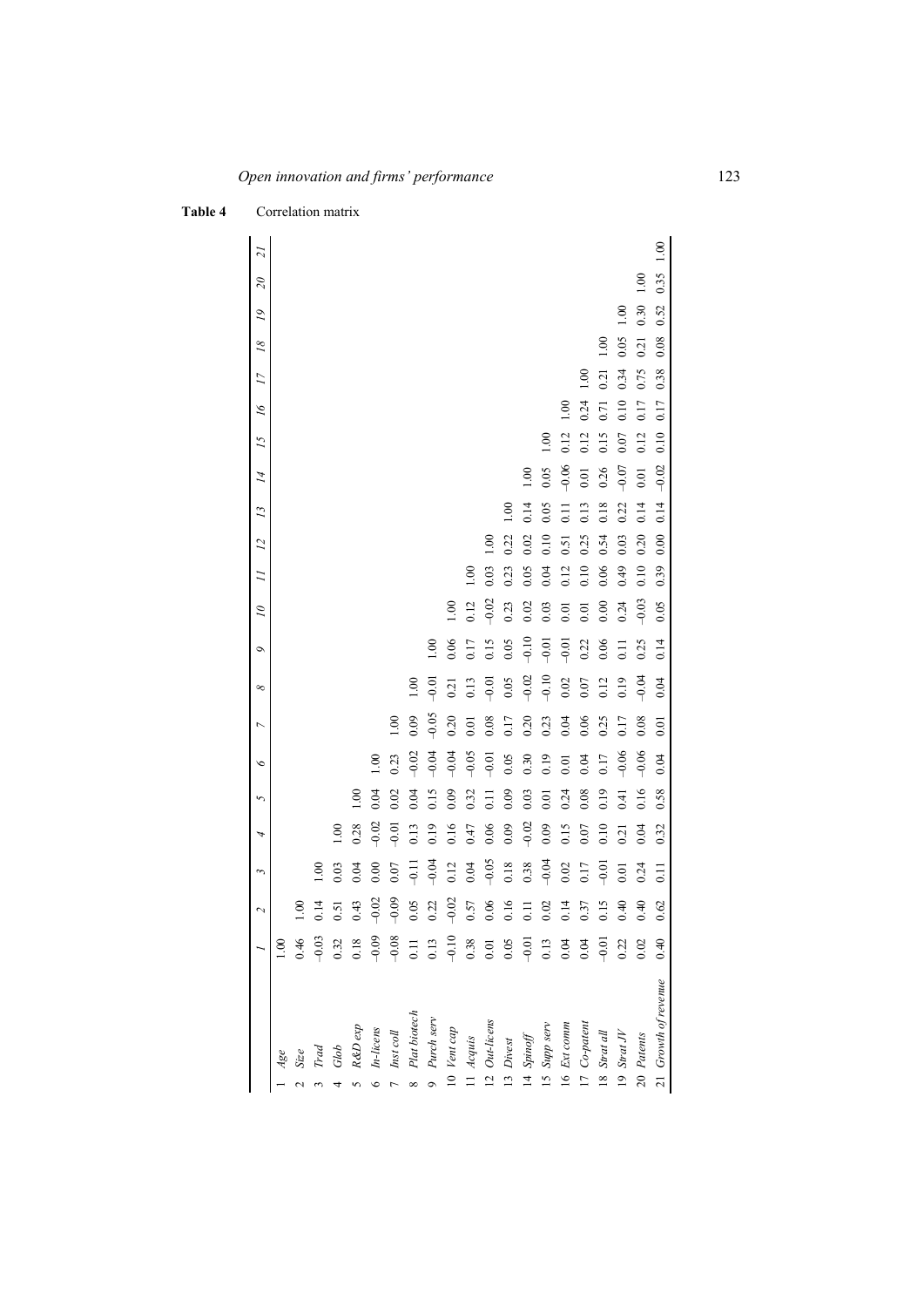The first dependent variable of this study, i.e. the total number of patents, is a countable variable, and takes only non-negative integer values. Prior studies assert that the Poisson regression model provides a natural model for modelling such data (Lin et al., 2012). However, in our case the underlying assumption of the Poisson model of equality of the mean and variance of the dependent variable is violated, leading to inefficient Poisson estimates. Consequently, in line with other works in OI literature, we utilise a negative binomial regression analysis to overcome the problem of over-dispersion (Lin et al., 2012; Wadhwa and Kotha, 2006). Whereas, as regards to the second dependent variable, the growth of revenue, since it is a continuous quantitative measure we use an OLS regression model.

**Table 5** Negative binomial for innovation performance and OLS for financial performance

| Independent      |                     |                          | Dependent variable -<br>Patents |                      |                         |                         | Dependent variable -<br>Growth of revenue |                         |
|------------------|---------------------|--------------------------|---------------------------------|----------------------|-------------------------|-------------------------|-------------------------------------------|-------------------------|
| variable         | Model 1             | Model 2                  | Model 3                         | Model 4              |                         |                         | Model 5 Model 6 Model 7 Model 8           |                         |
| Controls         |                     |                          |                                 |                      |                         |                         |                                           |                         |
| Age              | $-0.02*$<br>(0.01)  | $-0.02**$<br>(0.00)      | $-0.02**$<br>(0.00)             | $-0.01$<br>(0.00)    | $-0.01$ †<br>(0.00)     | $-0.01$ †<br>(0.01)     | $-0.01\dagger$<br>(0.01)                  | $-0.02*$<br>(0.01)      |
| Size             | $0.65***$<br>(0.11) | $0.76***$<br>(0.11)      | $0.73***$<br>(0.11)             | $0.36***$<br>(0.11)  | $-0.01$ †<br>(0.00)     | $-0.01$<br>(0.00)       | $-0.01$<br>(0.00)                         | $-0.01$<br>(0.00)       |
| Trad             | 0.00<br>(0.00)      | 0.00<br>(0.00)           | $0.01*$<br>(0.03)               | $0.01***$<br>(0.03)  | $-0.14$<br>(0.13)       | $-0.13$<br>(0.12)       | $-0.10$<br>(0.12)                         | 0.02<br>(0.14)          |
| Glob             | $-0.27*$<br>(0.14)  | $-0.23\dagger$<br>(0.15) | $-0.37**$<br>(0.14)             | $-0.41***$<br>(0.14) | $0.28\dagger$<br>(0.17) | $0.32\dagger$<br>(0.18) | $0.30\dagger$<br>(0.18)                   | 0.23<br>(0.19)          |
| R&D exp          | $-0.50$<br>(0.16)   | $-0.00$<br>(0.16)        | $-0.05$<br>(0.15)               | $0.42*$<br>(0.21)    | $0.51*$<br>(0.24)       | $0.50*$<br>(0.23)       | $0.52*$<br>(0.22)                         | 0.49†<br>(0.29)         |
| Inbound          |                     |                          |                                 |                      |                         |                         |                                           |                         |
| <i>In-licens</i> |                     | $-0.01$<br>(0.00)        | $-0.01\dagger$<br>(0.00)        | $-0.01***$<br>(0.00) |                         | $0.02**$<br>(0.00)      | $0.02***$<br>(0.00)                       | $0.02***$<br>(0.00)     |
| Inst coll        |                     | $0.01**$<br>(0.00)       | $0.01*$<br>(0.00)               | $0.01*$<br>(0.00)    |                         | 0.00<br>(0.00)          | 0.00<br>(0.00)                            | $0.01\dagger$<br>(0.00) |
| Plat biotech     |                     | 0.01<br>(0.03)           | $-0.01$<br>(0.03)               | $-0.05**$<br>(0.02)  |                         | 0.03<br>(0.02)          | 0.03<br>(0.02)                            | $0.04\dagger$<br>(0.02) |
| Purch serv       |                     | $0.09**$<br>(0.03)       | $0.07**$<br>(0.03)              | $0.05*$<br>(0.02)    |                         | 0.00<br>(0.02)          | 0.00<br>(0.02)                            | 0.01<br>(0.02)          |
| Vent cap         |                     | $-0.02$<br>(0.03)        | $-0.01$<br>(0.02)               | $-0.04$ †<br>(0.02)  |                         | $-0.05$<br>(0.03)       | $-0.03$<br>(0.03)                         | $-0.03$<br>(0.04)       |
| Acquis           |                     | $-0.10**$<br>(0.03)      | $-0.10**$<br>(0.03)             | $-0.04$<br>(0.03)    |                         | $-0.10$<br>(0.03)       | $-0.01$<br>(0.03)                         | $-0.01$<br>(0.04)       |

Notes: \*\*\*p < .001, \*\*p < .01, \*p < .05,  $\uparrow$ p < .10;

Robust standard errors are in parentheses.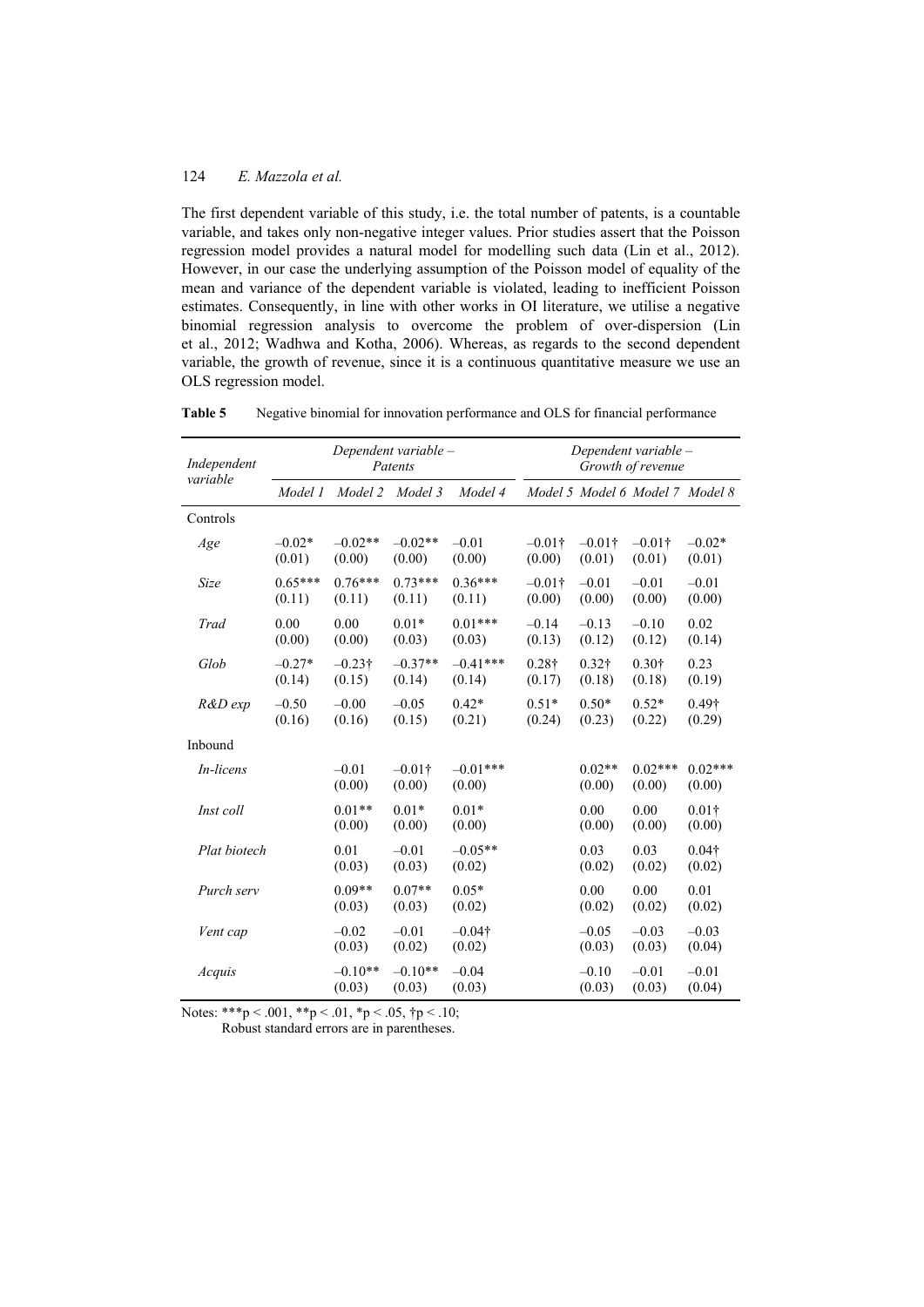| Independent<br>variable             |            |         | Dependent variable -<br>patents |                             | Dependent variable - |           | growth of revenue               |                          |
|-------------------------------------|------------|---------|---------------------------------|-----------------------------|----------------------|-----------|---------------------------------|--------------------------|
|                                     | Model 1    | Model 2 | Model 3                         | Model 4                     |                      |           | Model 5 Model 6 Model 7 Model 8 |                          |
| Outbound                            |            |         |                                 |                             |                      |           |                                 |                          |
| Out-licens                          |            |         | $0.01*$<br>(0.00)               | 0.00<br>(0.00)              |                      |           | 0.01<br>(0.00)                  | $0.01*$<br>(0.00)        |
| Divest                              |            |         | 0.01<br>(0.08)                  | 0.02<br>(0.07)              |                      |           | $-0.19*$<br>(0.09)              | $-0.17\dagger$<br>(0.09) |
| Spinoff                             |            |         | $-0.06$<br>(0.12)               | $-0.22$ †<br>(0.13)         |                      |           | $-0.14*$<br>(0.96)              | $-0.05$<br>(0.09)        |
| Supp serv                           |            |         | 0.03<br>(0.02)                  | 0.03<br>(0.02)              |                      |           | $-0.01$<br>(0.03)               | $-0.01$<br>(0.03)        |
| Ext comm                            |            |         | 0.00<br>(0.00)                  | $-0.02*$<br>(0.00)          |                      |           | $-0.01$<br>(0.03)               | 0.01<br>(0.00)           |
| Coupled                             |            |         |                                 |                             |                      |           |                                 |                          |
| Co-patent                           |            |         |                                 | $0.08***$<br>(0.02)         |                      |           |                                 | $-0.23\dagger$<br>(0.14) |
| Strat all                           |            |         |                                 | $0.01***$<br>(0.00)         |                      |           |                                 | $-0.01\dagger$<br>(0.00) |
| Strat JV                            |            |         |                                 | 0.01<br>(0.01)              |                      |           |                                 | $-0.01$<br>(0.02)        |
| <b>Numobs</b>                       | 120        | 120     | 120                             | 120                         | 120                  | 120       | 120                             | 120                      |
| Wald $\chi^2$<br>and R <sup>2</sup> | $42.32***$ |         |                                 | 54.60*** 77.45*** 107.23*** | $0.08***$            | $0.18***$ | $0.22***$                       | $0.25***$                |

**Table 5** Negative binomial for innovation performance and OLS for financial performance (continued)

Notes: \*\*\*p < .001, \*\*p < .01, \*p < .05,  $\uparrow p$  < .10;

Robust standard errors are in parentheses.

Table 5 presents the results of the regression analysis estimated by negative binomial regression to explain the innovation performance, and the OLS regression results to explain the economic-financial performance. As regards the innovation performance, Model 1 is the base-line model, including only the control variables. Model 2 shows the result of regression, analysing the effects of six inbound OI practices on innovation performance, while Model 3 includes the main effects of five outbound OI practices. Finally, Model 4, the full model, adds the variables related to the three coupled OI practices. Looking at Wald  $\chi^2$  statistics, the addition of these variables in Model 2, Model 3, and Model 4 increases the overall model fit as compared with Model 1 ( $\Delta \chi^2$  = 64.91).

As regards the economic-financial performance, in Model 5 we enter only the control variables and we find that they can explain low amount of the variance ( $R^2 = 0.08$ ). The main effects of inbound OI practices on financial performance are entered in Model 6. After these six variables are included, there is a certain improvement of the model fit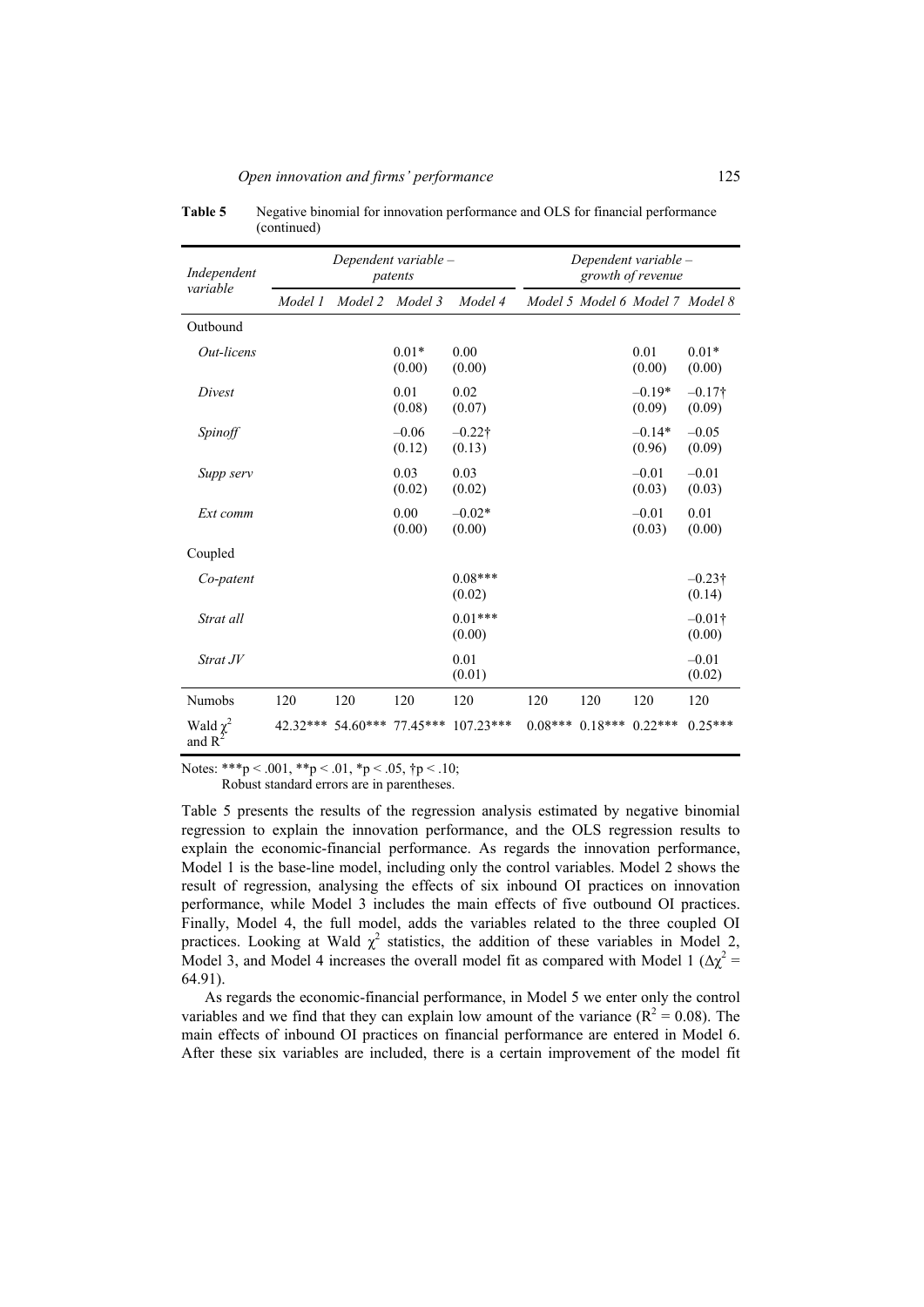$(R<sup>2</sup> = 0.18)$ . In Model 7, we introduce the main effects of outbound practices. The introduction of these five variables improves the model fit  $(R^2 = 0.22)$ . Finally in Model 8, we introduce the variables related to the coupled practices. This increases the model fit ( $R^2 = 0.25$ ). We use Models 4 and 8 to examine the theoretical expectations addressed earlier and to interpret the results.

Several control variables are significantly related to innovation performance. *Size* is positively associated with the number of patents, indicating that bigger NBI companies report better innovation outcomes. The international orientation (*Glob*) has a negative impact on firm innovation; this result indicates that the higher the capacity of NBI firms to reach new markets, the lower the innovation outcomes. The coefficients of *Trad* and *R&D exp* are positively related with the innovation performance measure; this confirms that, even in the biopharmaceutical industry, such variables influence patents' development. *Age* is not significant. Concerning financial performance, only *Age* and *R&D exp* are significant. *Age* is negatively associated with the growth of the revenue indicating that younger NBI companies report better economic-financial performance than older ones. R&D expenditure (*R&D exp*) is positively associated with the growth of revenue.

Hypothesis 1 receives support for the practices *In-licens*, *Inst coll* and *Plat biotech*. In particular, the amount of in-licensing agreements the firm engages in is positively related to the growth of revenue while negatively related to the number of patents. The amount of institutional collaborations the firm engages in is positively related both to the growth of revenue and the number of patents. Finally, the amount of collaborations with the platform biotech firms is positively related to the growth of revenue while negatively related to the number of patents. On the other hand, *Purch serv* is positively related only to the number of patents, while *Vent cap* is negatively related to them. No inbound practices are significantly related only to the economic-financial measure.

Hypothesis 2 does not receive support since the variables that are significant in Model 4 are not significant in Model 8. Specifically, *Spin-off* and *Ext comm* are negatively related only to the innovation measure, while *Out-licens* and *Divest* are positively related only to the economic-financial measure.

Hypothesis 3 receives support for two practices, explicitly *Co-patents* and *Strat all*. In particular, it emerges that the number of co-patents the firm develops with other organisations is positively related to the number of patents while it is negatively related to the growth of revenue. Similarly, the number of strategic alliances the firm engages in is positively related to the number of patents while it is negatively related to the growth of revenue. No coupled practices are significantly related to only one of the performance measures of our model.

#### **6 Findings and implications**

The first important finding is that although a lot of research works argue that OI processes bring benefits to both innovation and economic-financial performance, we find that only five out of 14 investigated OI practices affect both such performance dimensions. Also, their concurrent effects have either a different or same sign. Specifically, as shown in the matrix of Table 6, we find that institutional collaborations affect positively both kinds of performance.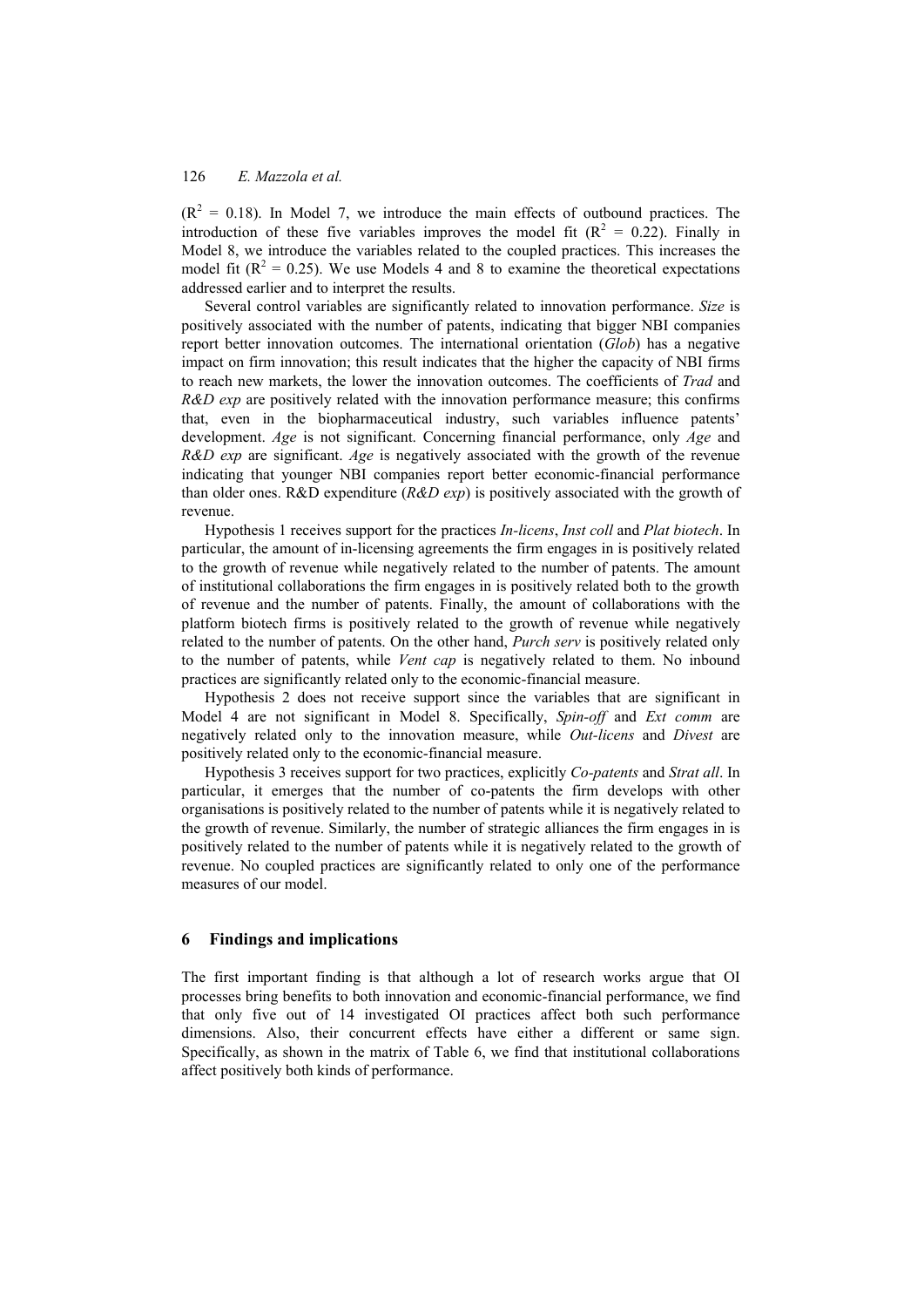|                                                   |                                            | Innovation performance          |
|---------------------------------------------------|--------------------------------------------|---------------------------------|
|                                                   | Positive effect                            | Negative effect                 |
|                                                   | Institutional collaboration (I)            | In-licensing $(I)$              |
| Economic financial performance<br>Positive effect |                                            | Platform biotech firms (I)<br>٠ |
|                                                   | $Co$ -patent $(C)$                         |                                 |
|                                                   | Negative effect<br>Strategic alliances (C) |                                 |

**Table 6** OI practices affecting both innovation and financial performance

As regards the second quarter of the matrix, the two inbound OI practices, in-licensing and platform biotech firms, affect both kinds of performance but they have a discordant effect; indeed, they negatively affect the innovation performance while positively influencing the economic-financial performance. Also the two coupled OI practices, co-patents and strategic alliances, seem to impact on both the dimensions with conflicting effects. Specifically, as reported in the third quarter of the matrix, they positively affect the innovation performance while negatively influencing the financial performance. Finally, not one of the previous 14 OI practices seems to have a concurrent negative effect on both innovation and economic-financial performance.

Based on this finding we provide empirically explanations on how a given OI practice, while bringing advantages from an economic-financial point of view, may lead to innovation performance deterioration, or vice versa. Thus, considering the concurrent effect of OI practices on both such performance dimensions may help managers in making the right decision about what portfolio of OI practices to adopt, depending on their strategic objectives.

Second, although a lot of empirical papers demonstrate that a given level of adoption of inbound, outbound or coupled OI processes is correlated to improvements in innovation or economic-financial performance, we find that when considering specific OI practice adoption, this is not always true. There are some OI practices (no matter whether they are inbound, outbound or coupled OI) that do not affect performance at all. We resume these results in the matrix of Table 7.

Apart from practices belonging to the first quarter, which have already been discussed in Table 6, it is of great interest to analyse the OI practices belonging to the other three quarters. In the second quarter of the matrix, the two outbound OI practices, out-licensing and divest, are significant in the economic-financial models, while they are not significant in innovation performance. On the contrary, as reported in the third quarter of the matrix, the two inbound OI practices, purchasing of scientific service and venture capital, and the two outbound OI practices, spin-off and external technology commercialisation, are significant in the innovation models while they are not significant in economic-financial performance. Finally, we find three practices (acquisition, supply of scientific services, and strategic joint ventures) whose adoption is not significant with respect to both the performance dimensions. Consequently, exploring the impact of single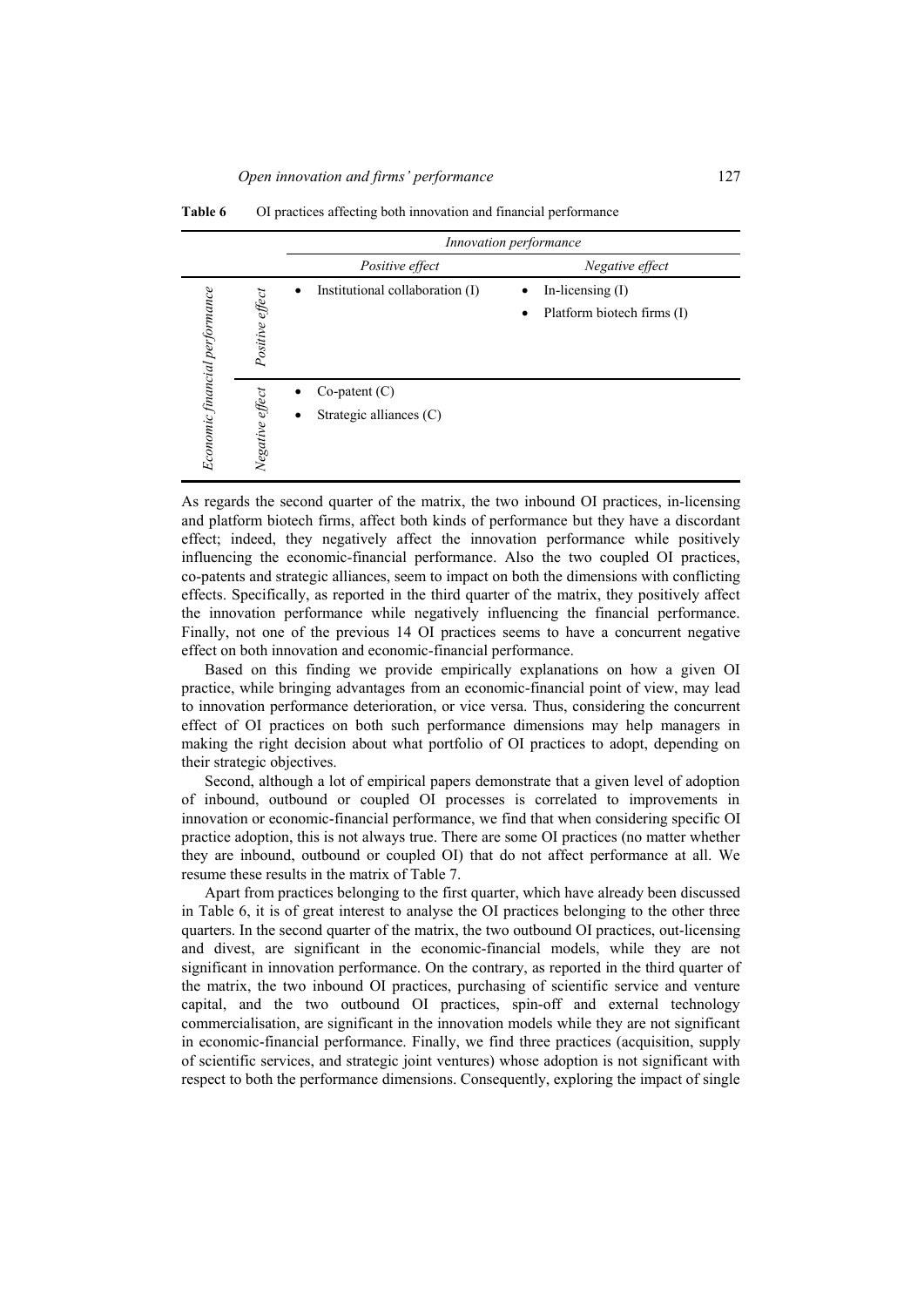and specific OI practice on performance, instead of just OI adoption intensity level, brings different and new conclusions. Thus, once again, a punctual analysis of the significance of each OI practice on both kinds of performance will help managers in designing their portfolio of practices to better achieve specific objectives.

**Table 7** Significance of effect of OI practices on performance

|                                |                 |   | <i>Innovation performance</i>                |                                    |
|--------------------------------|-----------------|---|----------------------------------------------|------------------------------------|
|                                |                 |   | Significant                                  | Non-significant                    |
|                                |                 |   | In-licensing $(I)$                           | Out-licensing $(0)$                |
|                                |                 | ٠ | Institutional collaboration (I)              | Divest $(O)$                       |
|                                | Significant     |   | Platform biotech firms (I)                   |                                    |
|                                |                 |   | $Co$ -patents $(C)$                          |                                    |
|                                |                 |   | Strategic alliance $(C)$                     |                                    |
| Economic-financial performance |                 |   | Purchasing of scientific services (I)        | Acquisition (I)                    |
|                                |                 |   | Venture capital (I)                          | Supply of scientific service $(O)$ |
|                                |                 |   | Spinoff $(O)$                                | Strategic joint venture $(C)$      |
|                                | Non-significant |   | External technology<br>commercialisation (O) |                                    |

Moreover, having investigated 14 different OI practices separately leads us to argue that using aggregate measures of OI implementation might bring new findings concerning inbound, outbound and coupled OI processes. In fact, our results show that different practices belonging to the same OI process (inbound, outbound, coupled) affect firm performance in very opposite ways. For example, collaborations with platform biotech firms for inflowing knowledge and purchasing of scientific services are usually considered together in a single aggregate measure of inbound OI (Bianchi et al., 2011; Chiaroni et al., 2010). We argue that, when considered separately, one may observe that they affect innovation performance in an opposite way. The amount of platform biotech firms' collaborations is negatively related to the number of patents (while the number of purchase of services is positively related). Aggregate measures of OI practices might not evidence such discordant effects by counterbalancing them.

## **7 Conclusions**

On the basis of a sample of 120 biopharmaceutical companies, the present paper explores a topic that is crucial both for managers and practitioners, that is the relationship between the adoption of OI practices and innovation and economic-financial performance. To the best of our knowledge, to date no scholars have investigated the simultaneous influence of practices belonging to inbound, outbound and coupled OI processes on both innovation and economic-financial performance. Surprisingly, our findings show that considering OI practices separately, not aggregately, produces new and different conclusions related to the concurrent effect of each of them on both economic-financial and innovation performance. This opens up the way for new research development about the concept of *wideness*, besides the already known *breadth* and *depth* dimensions of OI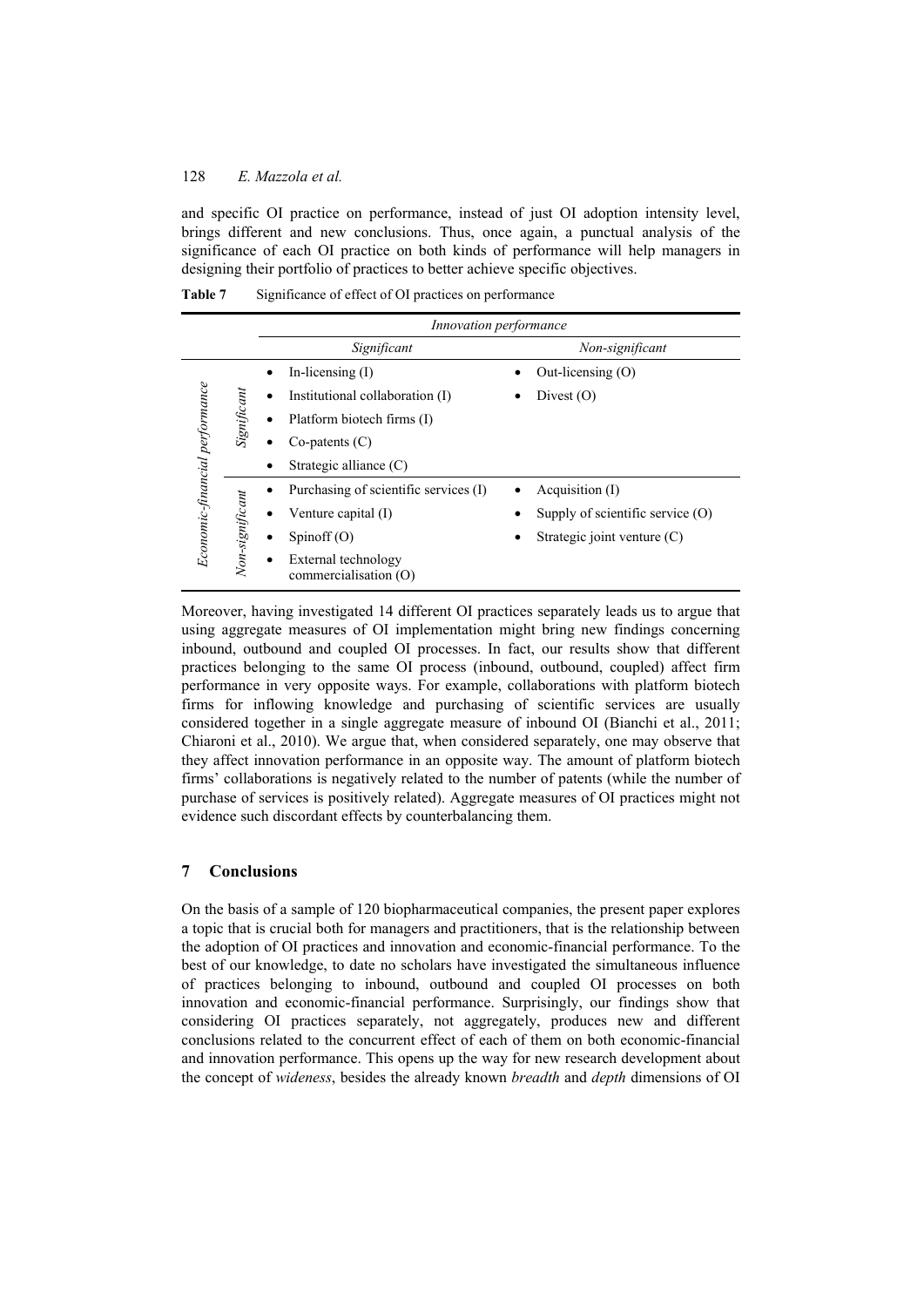(Laursen and Salter, 2006), meaning the contemporary adoption of OI practices (even belonging to the same or different OI process – inbound, outbound and coupled) and its impact on performance. Second, our findings have interesting implications for managers who are adopting OI strategies for improving innovation and economic-financial performance. Indeed, when designing OI strategy the manager should be well acquainted with the whole portfolio of possible practices she/he may adopt. The results of such a paper, in fact, could help managers not only in selecting the most appropriate practice (existing literature already suggests this), but also in evaluating the concurrent effects of these sets of practices on both economic-financial and innovation performance.

### **References**

- Ahuja, G. (2000) 'Collaboration networks, structural holes, and innovation: a longitudinal study', *Administrative Science Quarterly*, Vol. 45, No. 3, pp.425–455.
- Aschhoff, B. and Schmidt, T. (2008) 'Empirical evidence on the success of R&D cooperation happy together?', *Review of Industrial Organization*, Vol. 33, No. 1, pp.41–62.
- Bae, J. and Gargiulo, M. (2004) 'Partner substitutability, alliance network structure, and firm profitability in the telecommunications industry', *Academy of Management Journal*, Vol. 47, No. 6, pp.843–859.
- Bapuji, H., Loree, D. and Crossan, M. (2011) 'Connecting external knowledge usage and firm performance: an empirical analysis', *Journal of Engineering and Technology Management*, Vol. 28, No. 4, pp.215–231.
- Belderbos, R., Carree, M. and Lokshin, B. (2004) 'Cooperative R&D and firm performance', *Research Policy*, Vol. 33, No. 10, pp.1477–1492.
- Belderbos, R., Carree, M. and Lokshin, B. (2006) 'Complementarity in R&D cooperation strategies', *Review of Industrial Organization*, Vol. 28, No. 4, pp.401–426.
- Belderbos, R., Faems, D., Leten, B. and Van Looy, B. (2010) 'Technological activities and their impact on the financial performance of the firm: exploitation and exploration within and between firms', *Journal of Product Innovation Management*, Vol. 27, No. 6, pp.869–882.
- Benson, D. and Ziedonis, R.H. (2009) 'Corporate venture capital as a window on new technologies: implications for the performance of corporate investors when acquiring startups', *Organization Science*, Vol. 20, No. 2, pp.329–351.
- Bianchi, M., Cavaliere, A., Chiaroni, D., Frattini, F. and Chiesa, V. (2011) 'Organisational modes for open innovation in the bio-pharmaceutical industry: an exploratory analysis', *Technovation*, Vol. 31, No. 1, pp.22–33.
- Chang, Y.C., Chang, H.T., Chi, H.R., Chen, M.H. and Deng, L.L. (2012) 'How do established firms improve radical innovation performance? The organizational capabilities view', *Technovation*, Vol. 32, Nos. 7–8, pp.441–451.
- Cheng, C.C. and Huizingh, E.K. (2014) 'When is open innovation beneficial? The role of strategic orientation', *Journal of Product Innovation Management*, Vol. 31, No. 5, pp.1235–1253.
- Chesbrough, H. (2003) *Open Innovation: The New Imperative for Creating and Profiting from Technology*, Harvard Business School Press, Boston.
- Chesbrough, H. and Rosenbloom, R.S. (2002) 'The role of the business model in capturing value from innovation: evidence from Xerox corporation's technology spin-off companies', *Industrial and Corporate Change*, Vol. 11, No. 3, pp.529–555.
- Chiang, Y.H. and Hung, K.P. (2010) 'Exploring open search strategies and perceived innovation performance from the perspective of inter-organizational knowledge flows', *R&D Management*, Vol. 40, No. 3, pp.292–299.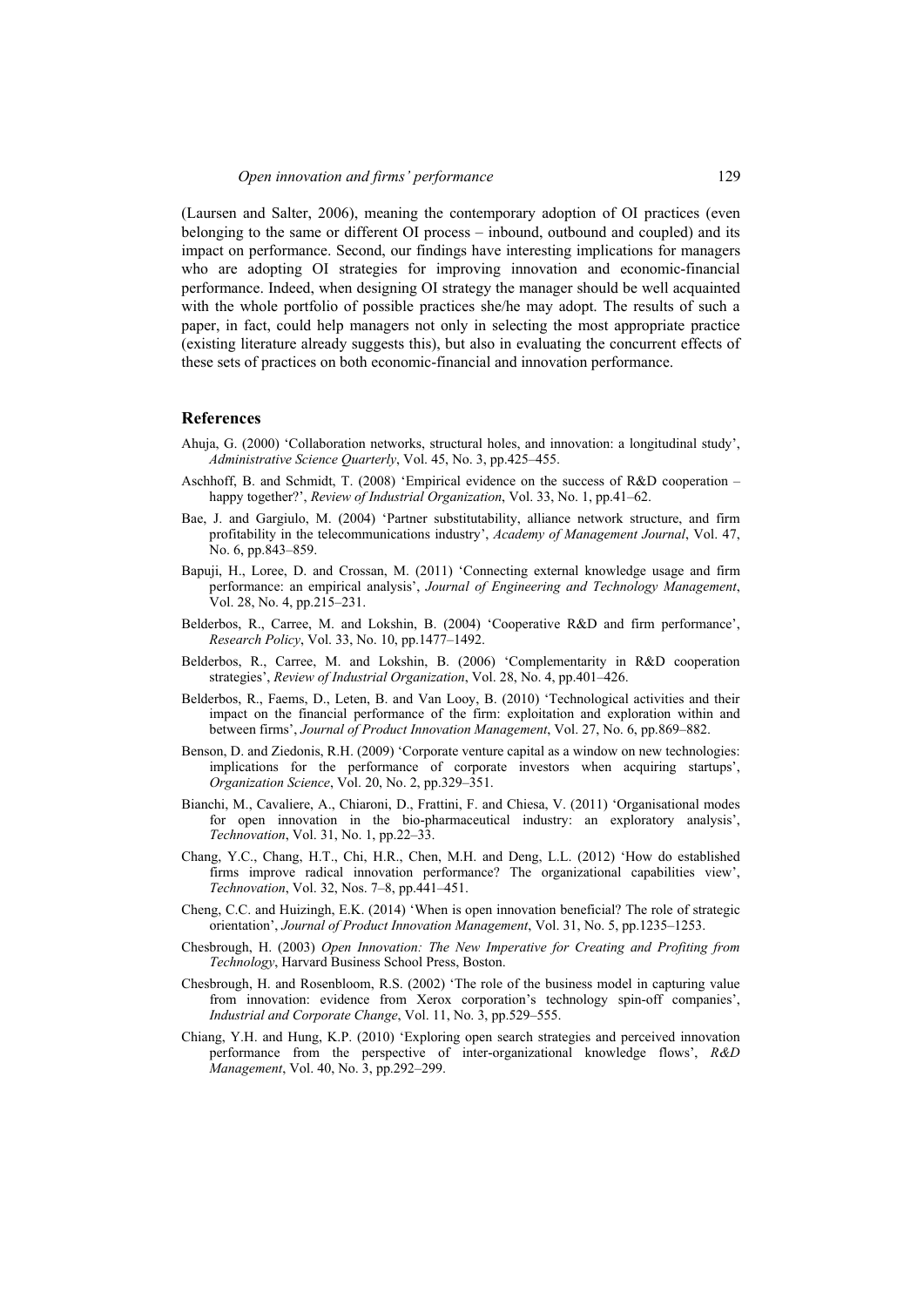- Chiaroni, D., Chiesa, V. and Frattini, F. (2010) 'Un-ravelling the process from closed to open innovation: evidence from mature, asset-intensive industries', *R&D Management*, Vol. 40, No. 3, pp.222–245.
- Chiaroni, D., Chiesa, V., De Massis, A. and Frattini, F. (2007) 'The knowledge bridging role of technical and scientific services in knowledge-intensive industries', *International Journal of Technology Management*, Vol. 41, Nos. 3/4, pp.249–272.
- Cohen, W.M. and Levinthal, D.A. (1990) 'Absorptive capacity: a new perspective on learning and innovation', *Administrative Science Quarterly*, Vol. 35, No. 1, pp.128–152.
- Das, T.K. and Teng, B.S. (1998) 'Between trust and control: developing confidence in partner cooperation in alliances', *Academy of Management Review*, Vol. 23, No. 3, pp.491–512.
- Dushnitsky, G. and Lenox, M.J. (2005) 'When do incumbents learn from entrepreneurial ventures? Corporate venture capital and investing firm innovation rates', *Research Policy*, Vol. 34, No. 5, pp.615–639.
- Ebersberger, B., Bloch, C., Herstad, S. and Van de Velde, E. (2012) 'Open innovation practices and their effect on innovation performance', *International Journal of Innovation and Technology Management*, Vol. 9, No. 6, pp.1250040-63.
- Faems, D., de Visser, M., Andries, P. and Van Looy, B. (2010) 'Technology alliance portfolios and financial performance: value-enhancing and cost-increasing effects of open innovation', *Journal of Product Innovation Management*, Vol. 27, No. 6, pp.785–796.
- Faems, D., Van Looy, B. and Debackere, K. (2005) 'Interorganizational collaboration and innovation: toward a portfolio approach', *Journal of Product Innovation Management*, Vol. 22, No. 3, pp.238–250.
- Ferrary, M. (2011) 'Specialized organizations and ambidextrous clusters in the open innovation paradigm', *European Management Journal*, Vol. 29, No. 3, pp.181–192.
- Fey, C. and Birkinshaw, J. (2005) 'External sources of knowledge, governance mode and R&D performance', *Journal of Management*, Vol. 31, No. 4, pp.597–621.
- Foss, N.J., Laursen, K. and Pedersen, T. (2011) 'Linking customer interaction and innovation: the mediating role of new organizational practices', *Organization Science*, Vol. 22, No. 4, pp.980–999.
- Gassmann, O. and Enkel, E. (2004) 'Towards a theory of open innovation: three core process archetypes', Paper presented at the *R&D Management Conference*, 6–9 July 2004, Lisbon, Portugal.
- Gassmann, O., Enkel, E. and Chesbrough, H. (2010) 'The future of open innovation', *R&D Management*, Vol. 40, No. 3, pp.213–221.
- George, G., Zahra, S.A., Wheatley, K.K. and Khan, R. (2001) 'The effects of alliance portfolio characteristics and absorptive capacity on performance: a study of biotechnology firms', *Journal of High Technology Management Research*, Vol. 12, No. 2, pp.205–226.
- Gilsing, V., Nooteboom, B., Vanhaverbeke, W., Duysters, G. and van den Oord, A. (2008) 'Network embeddedness and the exploration of novel technologies: technological distance, betweenness centrality and density', *Research Policy*, Vol. 37, No. 10, pp.1717–1731.
- Grimpe, C. and Kaiser, U. (2010) 'Balancing internal and external knowledge acquisition: the gains and pains from R&D outsourcing', *Journal of Management Studies*, Vol. 47, No. 8, pp.1483–1509.
- Gronum, S., Verreynne, M.L. and Kastelle, T. (2012) 'The role of networks in small and medium-sized enterprise innovation and firm performance', *Special Issue: Small Business and Networked Innovation: Organizational and Managerial Challenges*, Vol. 50, No. 2, pp.257–282.
- Hagedoorn, J. and Cloodt, M. (2003) 'Measuring innovative performance: is there an advantage in using multiple indicators?', *Research Policy*, Vol. 32, No. 2, pp.1365–1379.
- Huang, F. and Rice, J. (2009) 'The role of absorptive capacity in facilitating "open innovation" outcomes: a study of Australian SMEs in the manufacturing sector', *International Journal of Innovation Management*, Vol. 13, No. 2, pp.201–220.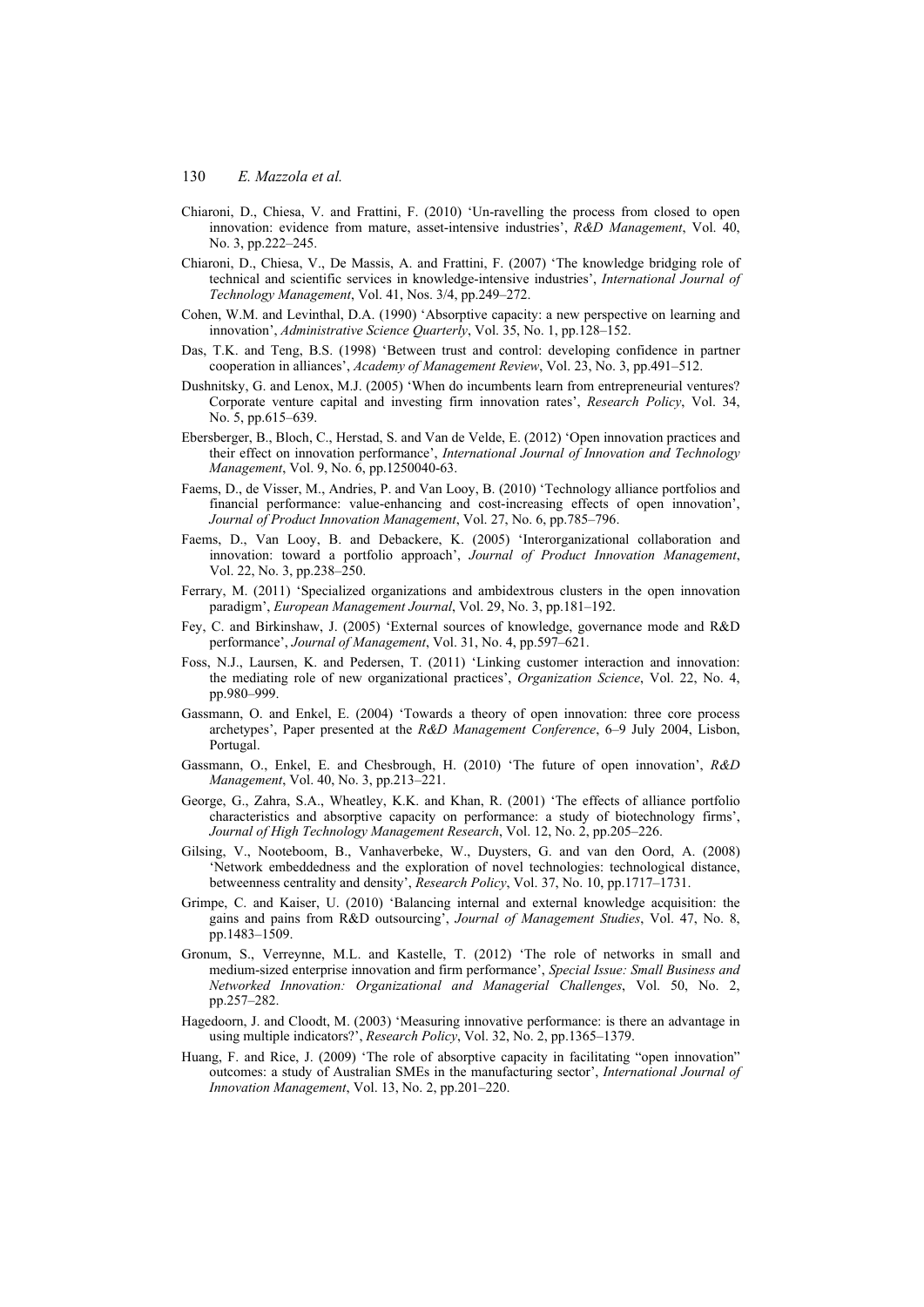- Hung, K.P. and Chiang, Y.K. (2010) 'Open innovation proclivity, entrepreneurial orientation, and perceived firm performance', *International Journal of Technology Management*, Vol. 52, No. 3, pp.257–274.
- Hung, K.P. and Chou, C. (2013) 'The impact of open innovation on firm performance: the moderating effects of internal R&D and environmental turbulence', *Technovation*, Vol. 33, No. 10, pp.368–380.
- Hwang, J. and Lee, Y. (2010) 'External knowledge search, innovative performance and productivity in the Korean ICT sector', *Telecommunications Policy*, Vol. 34, No. 10, pp.562–571.
- Inauen, M. and Schenker-Wicki, A. (2011) 'The impact of outside-in open innovation on innovation performance', *European Journal of Innovation Management*, Vol. 14, No. 4, pp.496–520.
- Inauen, M. and Schenker-Wicki, A. (2012) 'Fostering radical innovations with open innovation', *European Journal of Innovation Management*, Vol. 15, No. 2, pp.212–231.
- Kang, K.H. and Kang, J. (2009) 'How do firms source external knowledge for innovation? Analysing effects of different knowledge sourcing methods', *International Journal of Innovation Management*, Vol. 13, No. 1, pp.1–17.
- Kim, H. and Park, Y. (2010) 'The effects of open innovation activity on performance of SMEs: the case of Korea', *International Journal of Technology Management*, Vol. 52, Nos. 3/4, pp.236–256.
- Kutvonen, A. (2011) 'Strategic application of outbound open innovation', *European Journal of Innovation Management*, Vol. 14, No. 4, pp.460–474.
- Lasagni, A. (2012) 'How can external relationships enhance innovation in SMEs? New evidence for Europe', *Journal of Small Business Management*, Vol. 50, No. 2, pp.310–339.
- Laursen, K. and Salter, A. (2006) 'Open for innovation: the role of openness in explaining innovation performance among U.K. manufacturing firms', *Strategic Management Journal*, Vol. 27, No. 2, pp.131–150.
- Lazzarotti, V. and Manzini, R. (2009) 'Different modes of open innovation: a theoretical framework and an empirical study', *International Journal of Innovation Management*, Vol. 13, No. 4, pp.615–636.
- Lecocq, C. and Van Looy, B. (2009) 'The impact of collaboration on the technological performance of regions: time invariant or driven by life cycle dynamics? An explorative investigation of European regions in the field of biotechnology', *Scientometrics*, Vol. 80, No. 3, pp.845–865.
- Lee, D. and Madhavan, R. (2010) 'Divestiture and firm performance: a meta-analysis', *Journal of Management*, Vol. 36, No. 6, pp.1345–1371.
- Lee, J. (2006) 'Family firm performance: further evidence', *Family Business Review*, Vol. 19, No. 2, pp.103–114.
- Li, H.L. and Tang, M.J. (2010) 'Vertical integration and innovative performance: the effects of external knowledge sourcing modes', *Technovation*, Vol. 30, Nos. 7/8, pp.401–410.
- Lichtenthaler, U. (2005) 'External commercialization of knowledge: review and research agenda', *International Journal of Management Reviews*, Vol. 7, No. 4, pp.231–255.
- Lichtenthaler, U. (2009) 'Outbound open innovation and its effect on firm performance: examining environmental influences', *R&D Management*, Vol. 39, No. 4, pp.317–330.
- Lichtenthaler, U. (2011) 'Implementation steps for successful out-licensing', *Research Technology Management*, Vol. 54, No. 5, pp.47–53.
- Lichtenthaler, U. and Ernst, H. (2007) 'External technology commercialization in large firms: results of a quantitative benchmarking study', *R&D Management*, Vol. 37, No. 5, pp.383–397.
- Lichtenthaler, U. and Ernst, H. (2012) 'Integrated knowledge exploitation: the complementarity of product development and technology licensing', *Strategic Management Journal*, Vol. 33, No. 5, pp.513–534.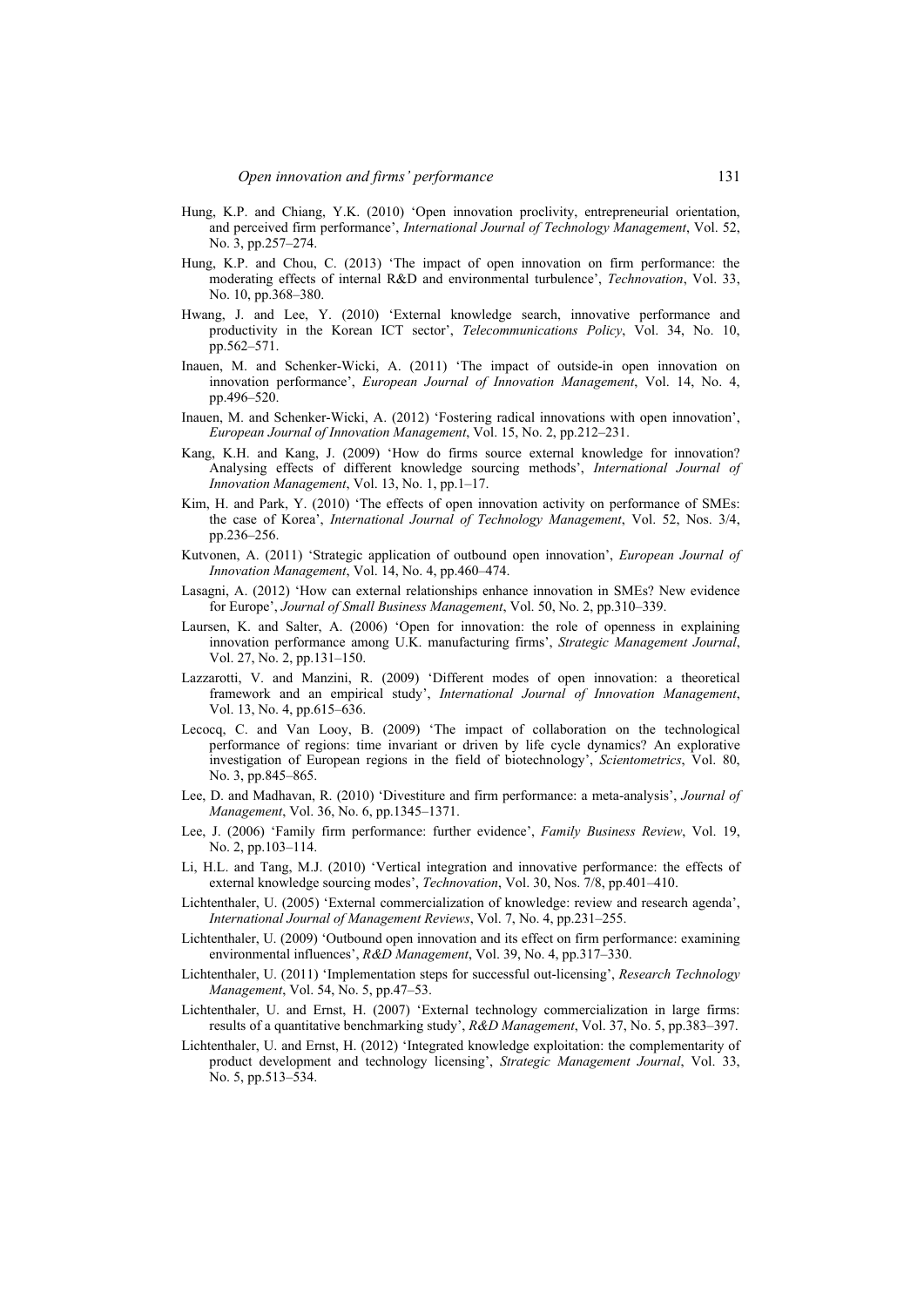- Lin, B.W. and Wu, C.H. (2010) 'How does knowledge depth moderate the performance of internal and external knowledge sourcing strategies?', *Technovation*, Vol. 30, Nos. 11/12, pp.582–589.
- Lin, C., Wu, Y.J., Chang, C., Wang, W. and Lee, C.Y. (2012) 'The alliance innovation performance of R&D alliances: the absorptive capacity perspective', *Technovation*, Vol. 32, No. 5, pp.282–292.
- Love, J.H. and Mansury, M.A. (2007) 'External linkages, R&D and innovation performance in U.S. business services', *Industry and Innovation*, Vol. 14, No. 5, pp.477–496.
- Love, J.H., Roper, S. and Vahter, P. (2013) 'Learning from openness: the dynamics of breadth in external innovation linkages', *Strategic Management Journal*, Vol. 35, No. 11, pp.1703–1716.
- Mazzola, E., Bruccoleri, M. and Perrone, G. (2012) 'The effect of inbound, outbound and coupled innovation on performance', *International Journal of Innovation Management*, Vol. 16, No. 6, pp.1240008-35.
- Mention, A.L. and Asikainen, A.L. (2012) 'Innovation & productivity: investigating effects of openness in services', *International Journal of Innovation Management*, Vol. 16, No. 3, pp.1240004-31.
- Nadkarni, S. and Narayanan, V.K. (2007) 'Strategic schemas, strategic flexibility and firm performance: the moderating role of industry clockspeed', *Strategic Management Journal*, Vol. 28, No. 3, pp.243–270.
- Neyens, I., Faems, D. and Sels, L. (2010) 'The impact of continuous and discontinuous alliance strategies on startup innovation performance', *International Journal of Technology Management*, Vol. 52, Nos. 3/4, pp.392–410.
- Nieto, M.J. and Rodriguez, A. (2011) 'Offshoring of R&D: looking abroad to improve innovation performance', *Journal of International Business Studies*, Vol. 42, No. 3, pp.345–361.
- Nieto, M.J. and Santamaria, L. (2007) 'The importance of diverse collaborative networks for the novelty of product innovation', *Technovation*, Vol. 27, Nos. 6/7, pp.367–377.
- Padula, G. (2008) 'Enhancing the innovation performance of firms by balancing cohesiveness and bridging ties', *Long Range Planning*, Vol. 41, No. 4, pp.395–419.
- Parida, V., Westerberg, M. and Frishammar, J. (2012) 'Inbound open innovation activities in high-tech SMEs: the impact on innovation performance', *Journal of Small Business Management*, Vol. 50, No. 2, pp.283–309.
- Phelps, C.C. (2010) 'A longitudinal study of the influence of alliance network structure and composition on firm exploratory innovation', *Academy of Management Journal*, Vol. 53, No. 4, pp.890–913.
- Rothaermel, F.T. and Deeds, D.L. (2004) 'Exploration and exploitation alliances in biotechnology: a system of new product development', *Strategic Management Journal*, Vol. 25, No. 3, pp.201–221.
- Salge, T.O., Bohné, T.M., Farchi, T. and Piening, E.P. (2012) 'Harnessing the value of open innovation: the moderating role of innovation management', *International Journal of Innovation Management*, Vol. 16, No. 3, pp.1–18.
- Salman, N. and Saives, A.L. (2005) 'Indirect networks: an intangible resource for biotechnology innovation', *R&D Management*, Vol. 35, No. 2, pp.203–215.
- Sampson, R. (2007) 'R&D alliances and firm performance: the impact of technological diversity and alliance organization on innovation', *Academy of Management Journal*, Vol. 50, No. 2, pp.364–386.
- Santamaria, L. and Surroca, J. (2011) 'Matching the goals and impacts of R&D collaboration', *European Management Review*, Vol. 8, No. 2, pp.95–109.
- Schilling, M. and Phelps, C. (2007) 'Interfirm collaboration networks and knowledge creation: the impact of large scale network structure on firm innovation', *Management Science*, Vol. 53, No. 7, pp.1113–1126.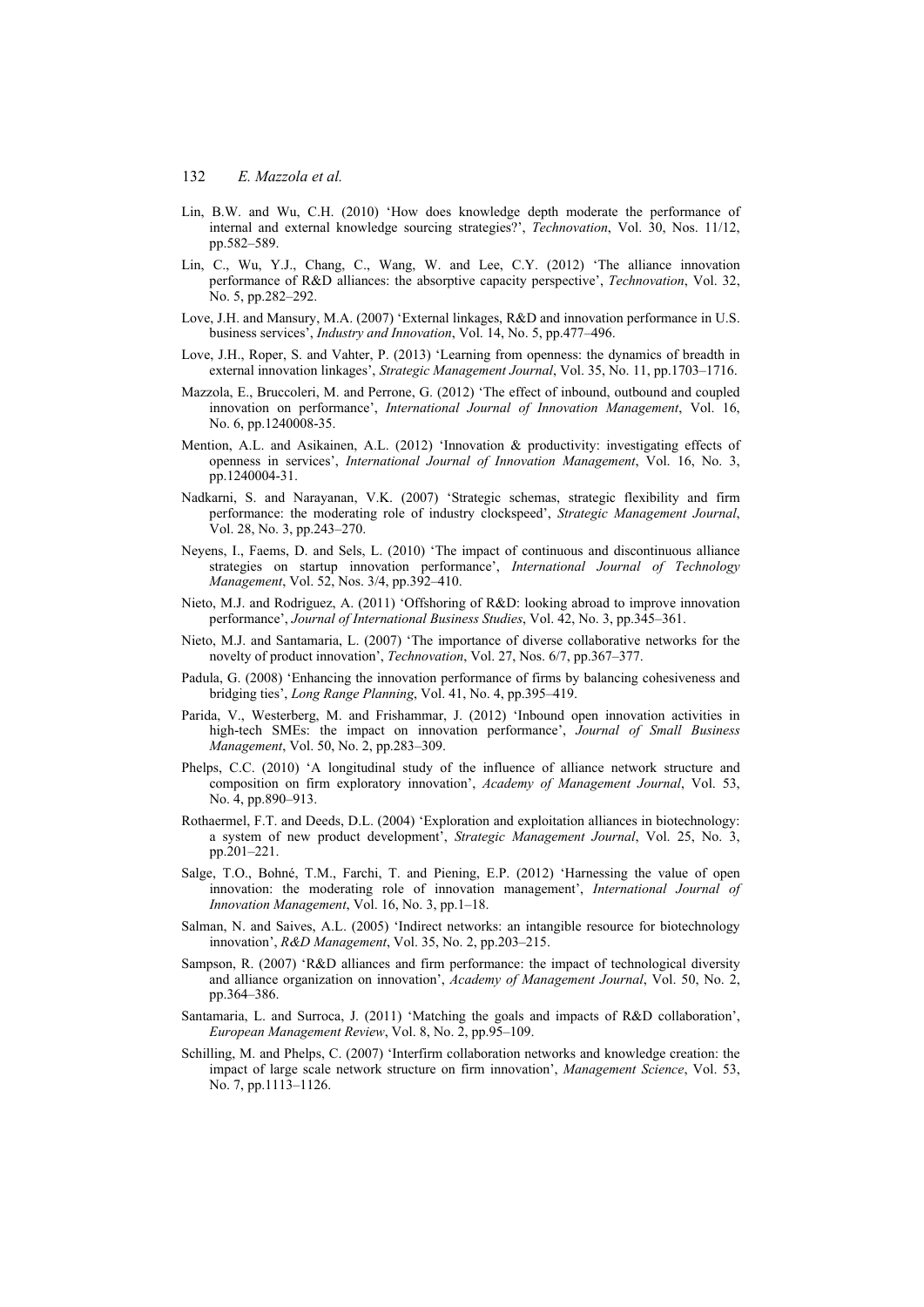- Sisodiya, S.R., Johnson, J.L. and Grégoire, Y. (2013) 'Inbound open innovation for enhanced performance: enablers and opportunities', *Industrial Marketing Management*, Vol. 42, No. 5, pp.836–849.
- Soh, P-H. (2003) 'The role of networking alliances in information acquisition and its implication for new product performance', *Journal of Business Venturing*, Vol. 1, No. 8, pp.727–744.
- Spithoven, A. (2013) 'Open innovation practices and innovative performances: an international comparative perspective', *International Journal of Technology Management*, Vol. 62, No. 1, pp.1–34.
- Spithoven, A., Frantzen, D. and Clarysse, B. (2010) 'Heterogeneous firm-level effects of knowledge exchanges on product innovation: differences between dynamic and lagging product innovators', *Journal of Production and Innovation Management*, Vol. 27, No. 3, pp.362–381.
- Suh, Y. and Kim, M.S. (2012) 'Effects of SME collaboration on R&D in the service sector in open innovation', *Innovation: Management, Policy & Practice*, Vol. 14, No. 2, pp.1124–1153.
- Svetina, A.C. and Prodan, I. (2008) 'How internal and external sources of knowledge contribute to firms' innovation performance', *Managing Global Transitions*, Vol. 6, No. 3, pp.277–299.
- Tomlinson, P.R. (2010) 'Co-operative ties and innovation: some new evidence for UK manufacturing', *Research Policy*, Vol. 39, No. 6, pp.762–775.
- Tsai, K.H. (2009) 'Collaborative networks and product innovation performance: toward a contingency perspective', *Research Policy*, Vol. 38, No. 5, pp.765–778.
- Tsai, K.H. and Chang, H.C. (2008) 'The contingent value of inward technology licensing on the performance of small high-technology firms', *Emerging Markets Finance and Trade*, Vol. 44, No. 4, pp.88–98.
- Tsai, K.H. and Wang, J.C. (2007a) 'A longitudinal examination of performance of two ways on innovation in Taiwan: internal R&D investment and external technology acquisition', *International Journal of Technology Management*, Vol. 39, Nos. 3/4, pp.235–247.
- Tsai, K.H. and Wang, J.C. (2007b) 'Inward technology licensing and firm performance: a longitudinal study', *R&D Management*, Vol. 37, No. 2, pp.151–160.
- Tsai, K.H. and Wang, J.C. (2009) 'External technology sourcing and innovation performance in LMT sectors: an analysis based on the Taiwanese technological innovation survey', *Research Policy*, Vol. 38, No. 3, pp.518–526.
- Tsai, K.H., Hsieh, M.H. and Hultink, E.J. (2011) 'External technology acquisition and product innovativeness: the moderating roles of R&D investment and configurational context', *Journal of Engineering and Technology Management*, Vol. 28, No. 3, pp.184–200.
- Un, C.A., Cazurra, A.C. and Asakawa, K. (2010) 'R&D collaborations and product innovation', *Journal of Product Innovation Management*, Vol. 27, No. 5, pp.673–689.
- Vanhaverbeke, W., Duysters, G. and Noorderhaven, N. (2002) 'External technology sourcing through alliances or acquisitions: an analysis of the application-specific integrated circuits industry', *Organization Science*, Vol. 13, No. 6, pp.714–733.
- Vanhaverbeke, W., Gilsing, V., Beerkens, B. and Duysters, G. (2009) 'The role of alliance network redundancy in the creation of core and non-core technologies: a local action approach', *Journal of Management Studies*, Vol. 46, No. 2, pp.215–244.
- Vega-Jurado, J., Gutierrez-Gracia, A. and Fernandez-de-Lucio, I. (2009) 'Does external knowledge sourcing matter for innovation? Evidence from the Spanish manufacturing industry', *Industrial and Corporate Change*, Vol. 18, No. 4, pp.637–670.
- Wadhwa, A. and Kotha, S. (2006) 'Knowledge creation through external venturing: evidence from the telecommunications equipment manufacturing industry', *Academy of Management Journal*, Vol. 49, No. 4, pp.819–835.
- Walker, R. (1995) *Patents as Scientific and Technical Literature*, Scarecrow Press, Metuchen, NJ.
- Wang, Y., Zhou, Z. and Li-Ying, J. (2012) 'The impact of licensed-knowledge attributes on the innovation performance of licensee firms: evidence from the Chinese electronic industry', *Journal of Technology Transfer*, Vol. 38, No. 5, pp.699–715.